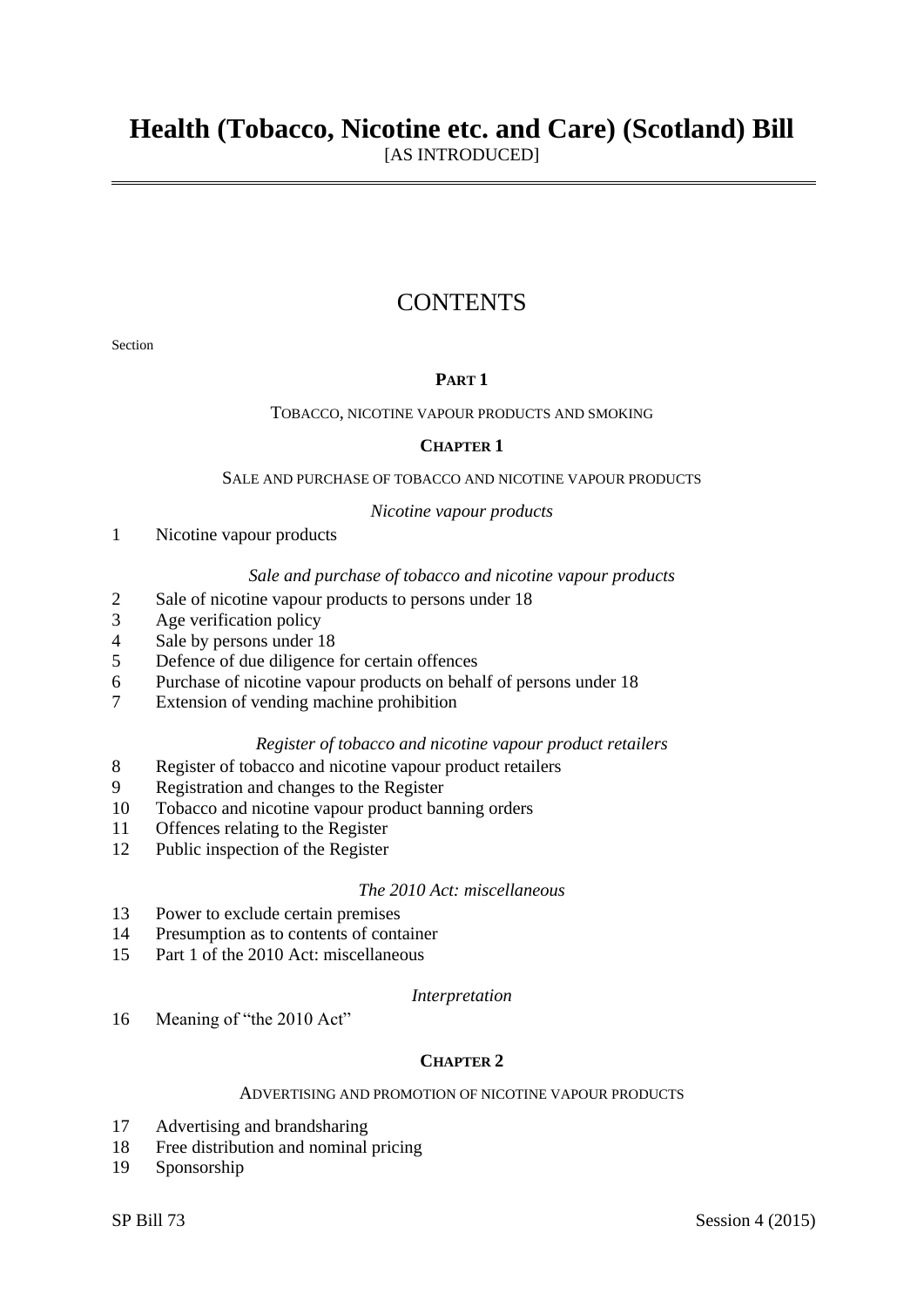# **CHAPTER 3**

# SMOKING OUTSIDE HOSPITALS

20 Smoking outside hospitals

# **PART 2**

# DUTY OF CANDOUR

# *Duty of candour procedure*

- 21 Incident which activates duty of candour procedure
- 22 Duty of candour procedure
- 23 Apologies
- 24 Reporting and monitoring

# *Interpretation*

25 Interpretation of Part 2

# **PART 3**

# ILL-TREATMENT AND WILFUL NEGLECT

# *Offences by care workers and care providers*

- 26 Care worker offence
- 27 Care provider offence
- 28 Meaning of "care worker" and "care provider" etc.

# *Remedial orders and publicity orders*

- 29 Power to order offence to be remedied or publicised
- 30 Remedial and publicity orders: prosecutor's right of appeal

# *Ill-treatment and wilful neglect of mentally disordered person*

31 Penalty for ill-treatment and wilful neglect of mentally disordered person

# **PART 4**

# FINAL PROVISIONS

- 32 Regulations
- 33 Ancillary provision
- 34 Commencement
- 35 Short title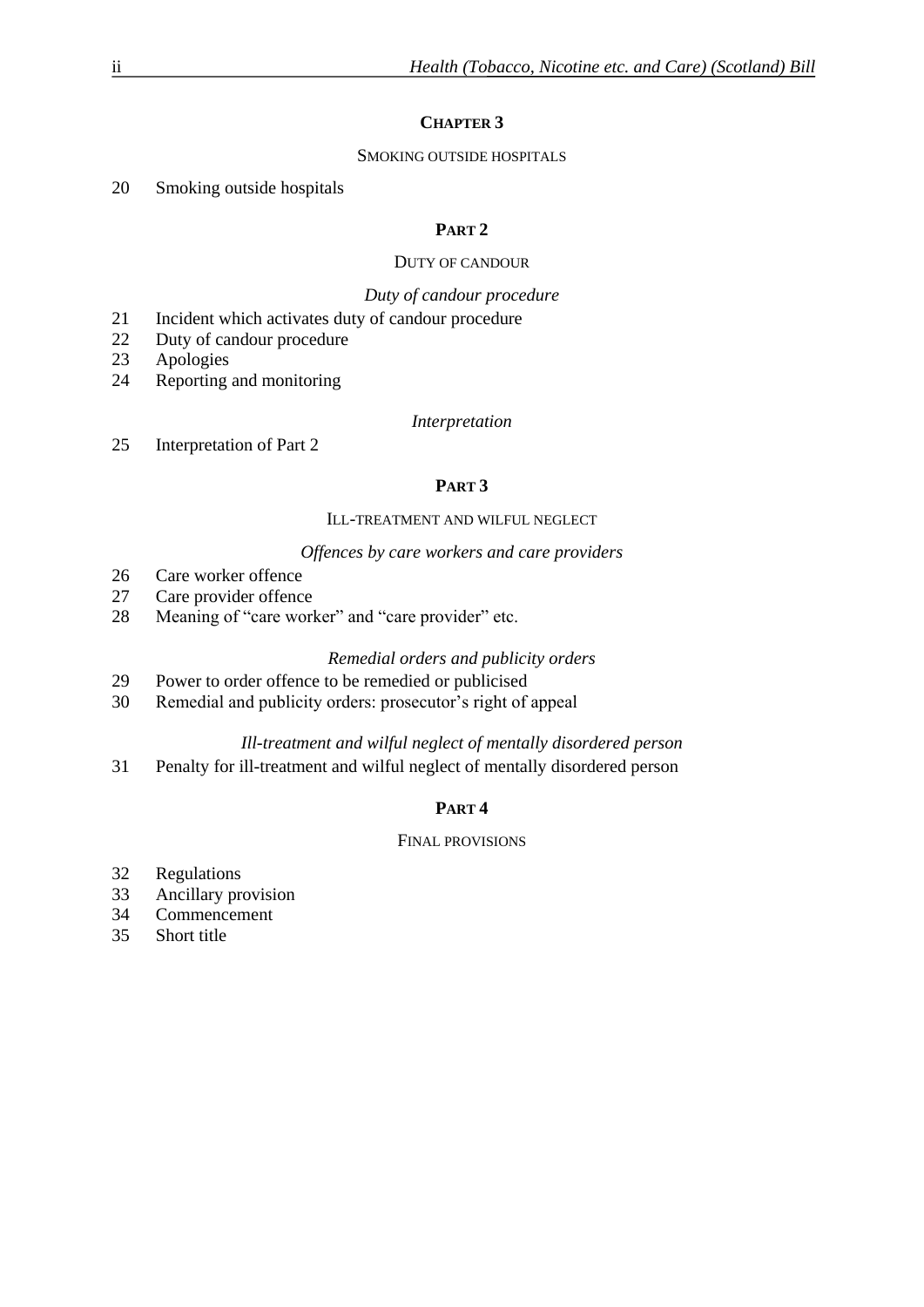**ACCOMPANYING DOCUMENTS**

**Explanatory Notes, together with other accompanying documents, are printed separately as SP Bill 73-EN. A Policy Memorandum is printed separately as SP Bill 73-PM.**

# Health (Tobacco, Nicotine etc. and Care) (Scotland) Bill [AS INTRODUCED]

An Act of the Scottish Parliament to make provision about tobacco, nicotine and related products, in particular to make provision about retailing, to amend the prohibition on smoking in certain areas and to control advertising and promotion; to make provision about a duty of candour following serious incidents in the course of providing care; to make provision about offences *5* applying to ill-treatment or neglect where care is provided; and for connected purposes.

## **PART 1**

#### TOBACCO, NICOTINE VAPOUR PRODUCTS AND SMOKING

#### **CHAPTER 1**

#### SALE AND PURCHASE OF TOBACCO AND NICOTINE VAPOUR PRODUCTS

#### *10 Nicotine vapour products*

**1 Nicotine vapour products**

After section 35 of the 2010 Act insert—

#### "**35A Meaning of "nicotine vapour product"**

- (1) In this Part, a "nicotine vapour product" is—
- *15* (a) a device which is intended to enable the inhalation of nicotine-containing vapour by an individual,
	- (b) a device which is intended to enable the inhalation of other vapour by an individual but is intended to resemble and be operated in a similar way to a device within paragraph (a),
- *20* (c) an item which is intended to form part of a device within paragraph (a) or (b),
	- (d) a substance which is intended to be vaporised by a device within paragraph (a) or (b) (and any item containing such a substance).
	- (2) But the following are not nicotine vapour products—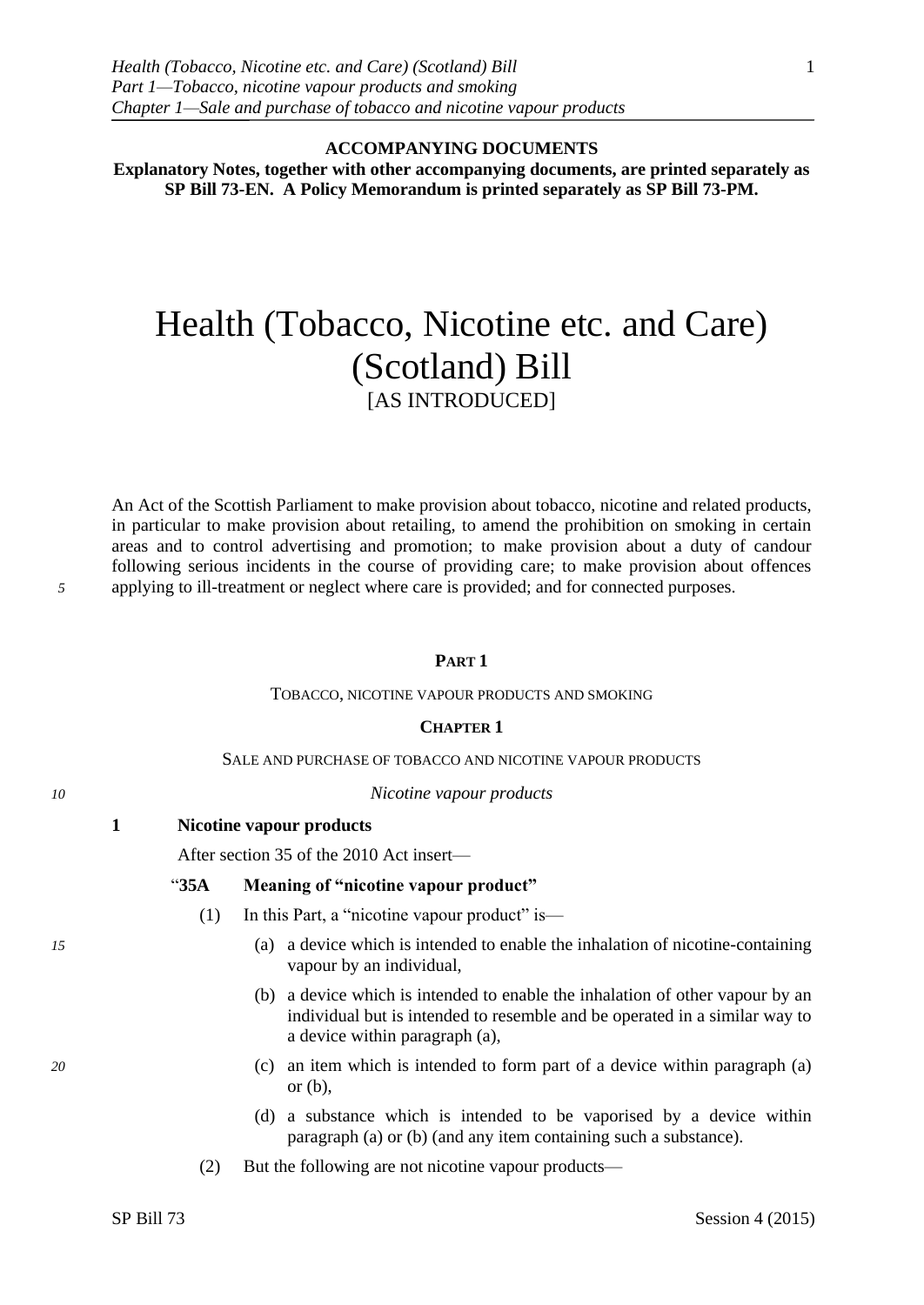- (a) a tobacco product,
- (b) a smoking related product,
- (c) a medicinal product (within the meaning of the Human Medicines Regulations 2012 (S.I. 2012/1916)),
- <span id="page-3-0"></span>*5* (d) a medical device (within the meaning of the Medical Devices Regulations 2002 (S.I. 2002/618)).".

*Sale and purchase of tobacco and nicotine vapour products*

# **2 Sale of nicotine vapour products to persons under 18**

(1) After section 4 of the 2010 Act insert—

*10* "**4A Sale of nicotine vapour products to persons under 18**

- (1) A person who sells a nicotine vapour product to a person under the age of 18 commits an offence.
- (2) It is a defence to a charge in proceedings against a person ("the accused") under subsection (1) that—
- *15* (a) the accused believed the person under the age of 18 ("the customer") to be aged 18 or over, and
	- (b) the accused had taken reasonable steps to establish the customer's age.
	- (3) For the purposes of subsection (2)(b), the accused is to be treated as having taken reasonable steps to establish the customer's age if and only if—
- *20* (a) the accused was shown any of the documents mentioned in subsection (4), and
	- (b) that document would have convinced a reasonable person as to the customer's age.
- (4) The documents referred to in subsection  $(3)(a)$  are any document bearing to *25* be—
	- (a) a passport,
	- (b) a European Union photocard driving licence, or
	- (c) such other document, or a document of such description, as may be prescribed.
- *30* (5) A person guilty of an offence under subsection (1) is liable on summary conviction to a fine not exceeding level 4 on the standard scale.".
	- (2) The italic heading immediately preceding section 4 of the 2010 Act becomes "*Sale and purchase of tobacco and nicotine vapour products*".

# **3 Age verification policy**

*35* (1) After section 4A of the 2010 Act (inserted by section [2\)](#page-3-0) insert—

"**4B Age verification policy**

(1) A person commits an offence if the person—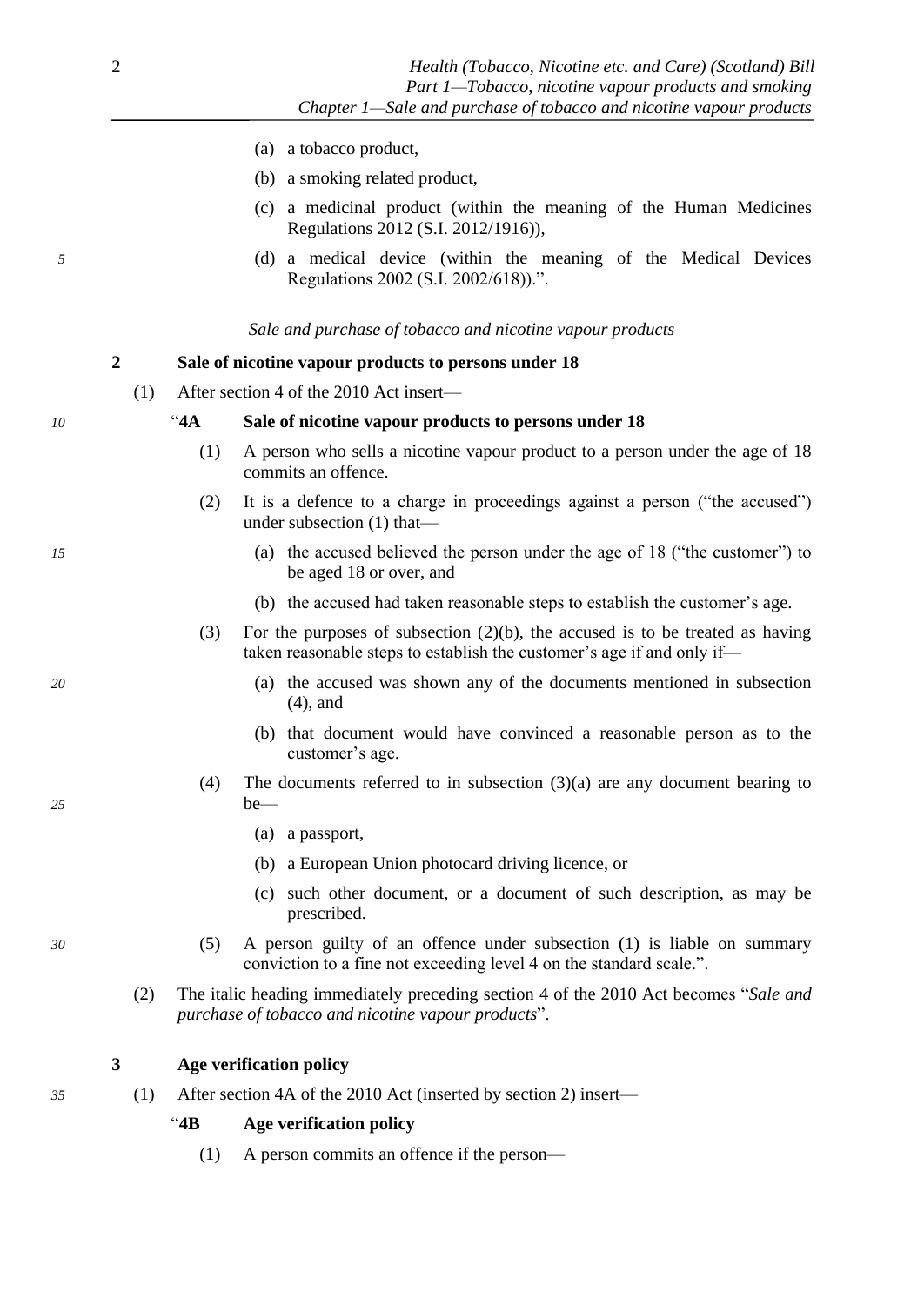- <span id="page-4-0"></span>(a) carries on a tobacco or nicotine vapour product business, and (b) fails to operate an age verification policy in respect of premises at which the person carries on the tobacco or nicotine vapour product business. (2) Subsection (1) does not apply to premises ("the business premises") from *5* which— (a) tobacco products, cigarette papers or nicotine vapour products are, in pursuance of a sale, despatched for delivery to different premises, and (b) no other tobacco or nicotine vapour product business is carried on from the business premises. *10* (3) An "age verification policy" is a policy that steps are to be taken to establish the age of a person attempting to buy a tobacco product, cigarette papers or a nicotine vapour product on the premises (the "customer") if it appears to the person selling the tobacco product, cigarette papers or nicotine vapour product that the customer may be under the age of 25 (or such older age as may be
	- (4) The Scottish Ministers may by regulations amend the age specified in subsection  $(3)$ .
	- (5) The Scottish Ministers may publish guidance on matters relating to age verification policies, including, in particular, guidance about—
- *20* (a) steps that should be taken to establish a customer's age,
	- (b) documents that may be shown to the person selling a tobacco product, cigarette papers or a nicotine vapour product as evidence of a customer's age,
- (c) training that should be undertaken by the person selling the tobacco *25* product, cigarette papers or nicotine vapour product,
	- (d) the form and content of notices that should be displayed in the premises,
	- (e) the form and content of records that should be maintained in relation to an age verification policy.
- (6) A person who carries on a tobacco or nicotine vapour product business must *30* have regard to guidance published under subsection (5) when operating an age verification policy.
	- (7) A person guilty of an offence under subsection (1) is liable on summary conviction to a fine not exceeding level 2 on the standard scale.".
- (2) In section 40(4) of the 2010 Act (subordinate legislation subject to affirmative *35* procedure) before "section 24" insert—

"section  $4B(4)$ ".

# **4 Sale by persons under 18**

*15* specified in the policy).

After section 4B of the 2010 Act (inserted by section [3\)](#page-3-0) insert—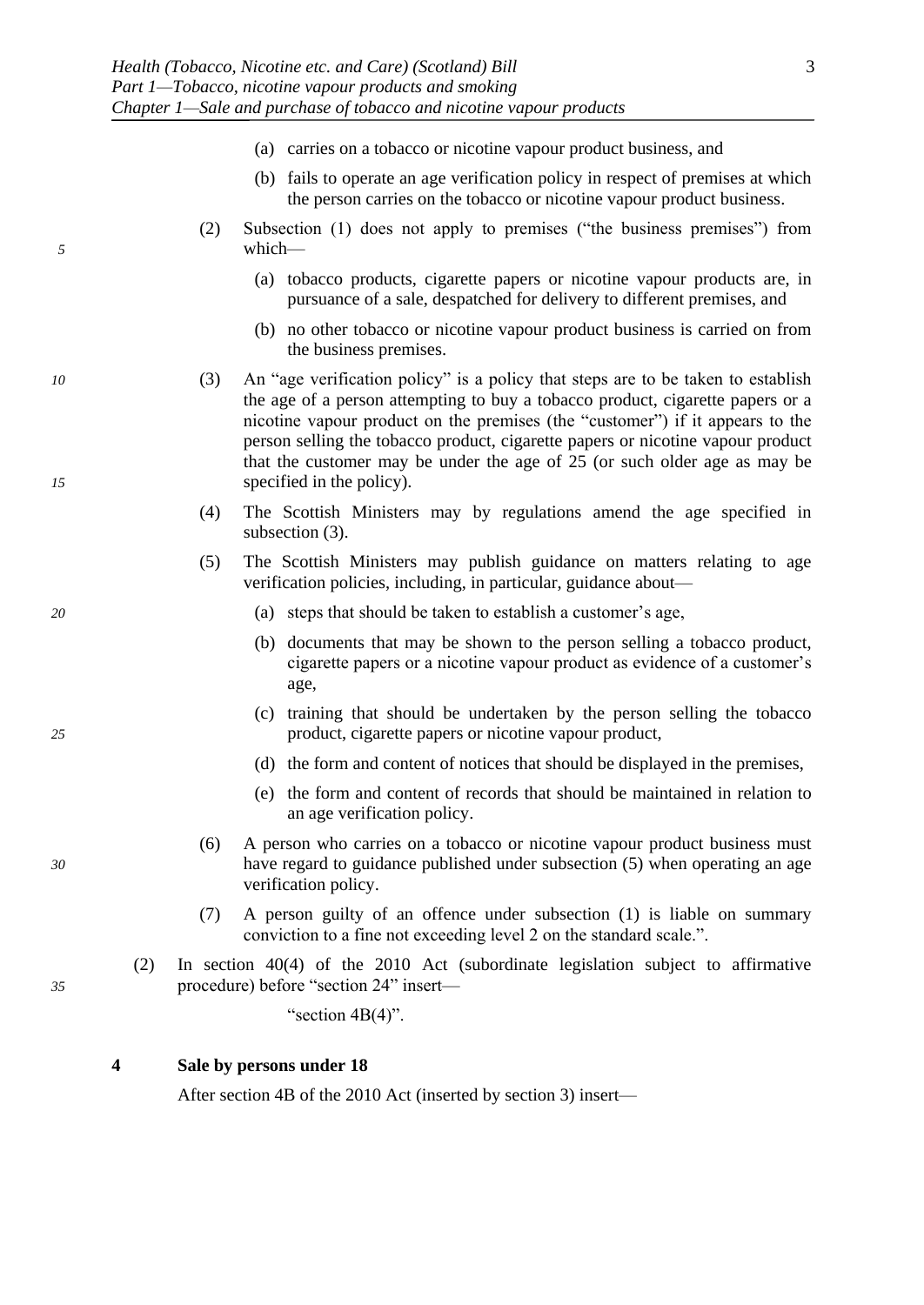| $\overline{4}$ |      |                                                | Health (Tobacco, Nicotine etc. and Care) (Scotland) Bill<br>Part 1-Tobacco, nicotine vapour products and smoking<br>Chapter 1—Sale and purchase of tobacco and nicotine vapour products                                                                               |  |  |
|----------------|------|------------------------------------------------|-----------------------------------------------------------------------------------------------------------------------------------------------------------------------------------------------------------------------------------------------------------------------|--|--|
|                | "4C  |                                                | Sale of tobacco or nicotine vapour products by persons under 18                                                                                                                                                                                                       |  |  |
|                | (1)  | offence.                                       | A responsible person who allows a tobacco product, cigarette papers or a<br>nicotine vapour product to be sold by a person under the age of 18 commits an                                                                                                             |  |  |
| 5              | (2)  |                                                | For the purposes of subsection (1), "responsible person" means—                                                                                                                                                                                                       |  |  |
|                |      |                                                | (a) where the sale is at premises which are noted in a registered person's<br>entry in the Register, the registered person for those premises,                                                                                                                        |  |  |
|                |      |                                                | (b) where the sale is at premises which are not noted in a registered person's<br>entry in the Register-                                                                                                                                                              |  |  |
| 10             |      |                                                | any employer of the person who made the sale, and<br>(i)                                                                                                                                                                                                              |  |  |
|                |      |                                                | any other person having management or control of those premises.<br>(ii)                                                                                                                                                                                              |  |  |
|                | (3)  | Subsection (1) does not apply to a sale which— |                                                                                                                                                                                                                                                                       |  |  |
|                |      |                                                | (a) is made at premises which are noted in a registered person's entry in the<br>Register, and                                                                                                                                                                        |  |  |
| 15             |      |                                                | (b) is authorised by the registered person for those premises.                                                                                                                                                                                                        |  |  |
|                | (4)  |                                                | Each authorisation mentioned in subsection $(3)(b)$ must be recorded and kept at<br>the premises at which a sale by a person under the age of 18 is made.                                                                                                             |  |  |
|                | (5)  | The Scottish Ministers may prescribe—          |                                                                                                                                                                                                                                                                       |  |  |
|                |      |                                                | (a) the form and content of authorisations made under subsection $(3)(b)$ ,                                                                                                                                                                                           |  |  |
| 20             |      |                                                | (b) the method of recording authorisations for the purposes of subsection<br>(4).                                                                                                                                                                                     |  |  |
|                | (6)  |                                                | An authorisation is, for the purposes of subsection $(3)(b)$ , deemed not to have<br>been made, if-                                                                                                                                                                   |  |  |
|                |      |                                                | (a) it is not recorded and kept in accordance with subsection (4), or                                                                                                                                                                                                 |  |  |
| 25             |      |                                                | (b) it is not made in accordance with any provision made under subsection<br>(5).                                                                                                                                                                                     |  |  |
|                | (7)  |                                                | A person guilty of an offence under subsection (1) is liable on summary<br>conviction to a fine not exceeding level 1 on the standard scale.".                                                                                                                        |  |  |
| 5              |      |                                                | Defence of due diligence for certain offences                                                                                                                                                                                                                         |  |  |
| 30             |      |                                                | After section 4C of the 2010 Act (inserted by section 4) insert—                                                                                                                                                                                                      |  |  |
|                | "4D" |                                                | Defence of due diligence for certain offences                                                                                                                                                                                                                         |  |  |
| 35             | (1)  |                                                | It is a defence for a person charged with an offence to which this section<br>applies to prove that the person (or any employee or agent of the person) took<br>all reasonable precautions and exercised all due diligence to prevent the<br>offence being committed. |  |  |
|                | (2)  | $Act-$                                         | This section applies to an offence under any of the following provisions of this                                                                                                                                                                                      |  |  |
|                |      |                                                | (a) section $4(1)$ ,                                                                                                                                                                                                                                                  |  |  |
|                |      |                                                | (b) section $4A(1)$ ,                                                                                                                                                                                                                                                 |  |  |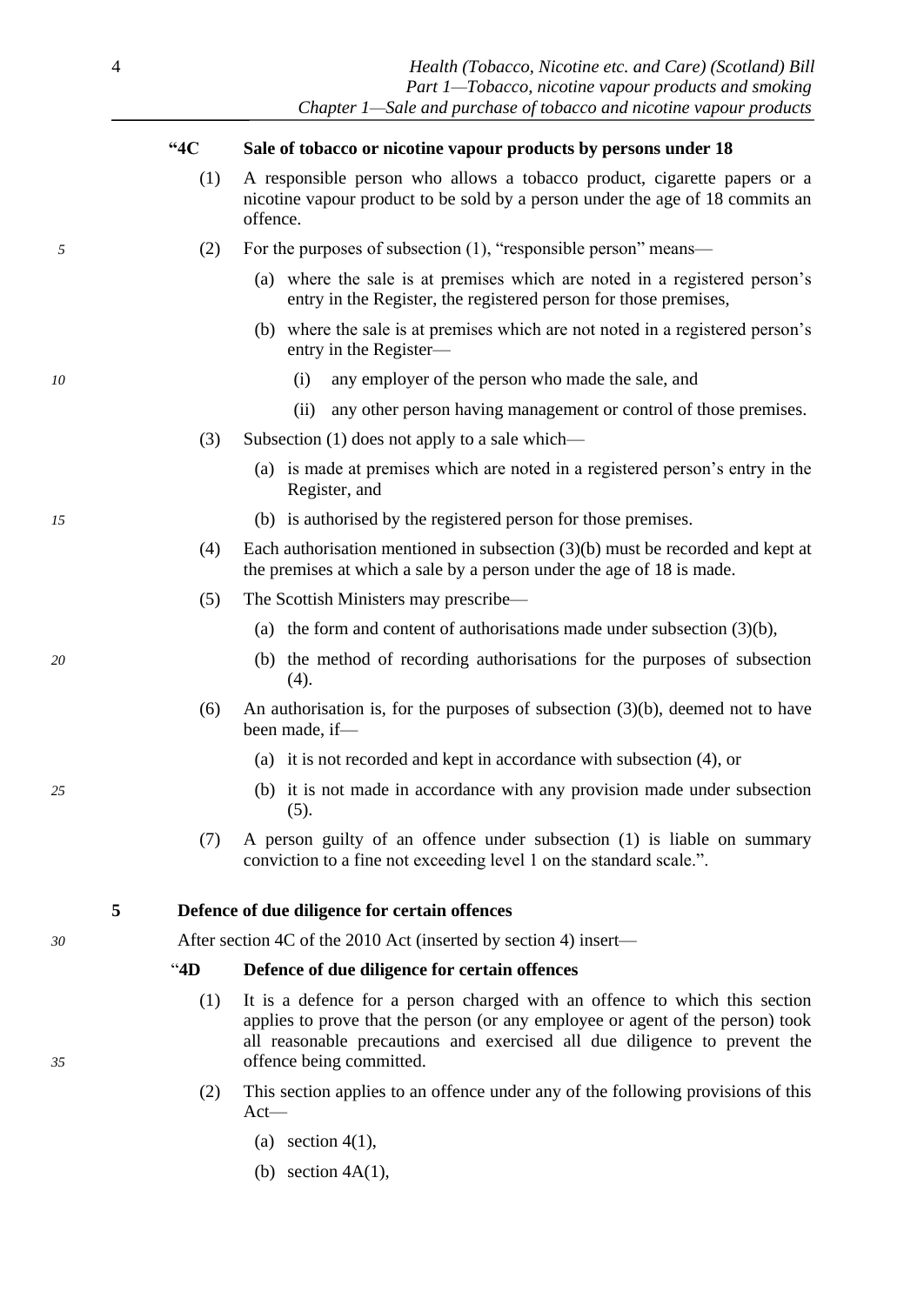(c) section  $4C(1)$ .".

# <span id="page-6-0"></span>**6 Purchase of nicotine vapour products on behalf of persons under 18**

After section 6 of the 2010 Act insert—

#### "**6A Purchase of nicotine vapour products on behalf of persons under 18**

- *5* (1) A person aged 18 or over who knowingly buys or attempts to buy a nicotine vapour product on behalf of a person under the age of 18 commits an offence.
	- (2) A person guilty of an offence under subsection (1) is liable on summary conviction to a fine not exceeding level 5 on the standard scale.".

#### **7 Extension of vending machine prohibition**

- *10* (1) The Scottish Ministers may by regulations amend the definition of "vending machine" in section 9(3) of the 2010 Act (prohibition of vending machines) so as to include automatic machines for the sale of nicotine vapour products.
	- (2) In subsection [\(1\),](#page-6-0) "nicotine vapour products" has the meaning given in section 35A of the 2010 Act.

*15 Register of tobacco and nicotine vapour product retailers*

#### **8 Register of tobacco and nicotine vapour product retailers**

- (1) In section 10(1) of the 2010 Act (duty to keep Register), after "tobacco" insert "or nicotine vapour product".
- (2) In section 35(1) of the 2010 Act (interpretation)—
- *20* (a) after the definition of "fixed penalty notice" insert—

""nicotine vapour product business" means a business involving the sale of nicotine vapour products by retail,", and

(b) after the definition of "tobacco business" insert—

""tobacco or nicotine vapour product business" means a business which *25* involves (either or both) a tobacco business or a nicotine vapour product business,".

# **9 Registration and changes to the Register**

- (1) In section 11 of the 2010 Act (application for registration and addition of premises etc.)—
- *30* (a) in subsection (2), after "tobacco", in both places where it occurs, insert "or nicotine vapour product",
	- (b) after subsection (2) insert—
	- "(2A) An application under subsection (1) must state, in relation to each of the premises included in it, whether the applicant proposes to carry on—
- *35* (a) a tobacco business at the premises,
	- (b) a nicotine vapour product business at the premises, or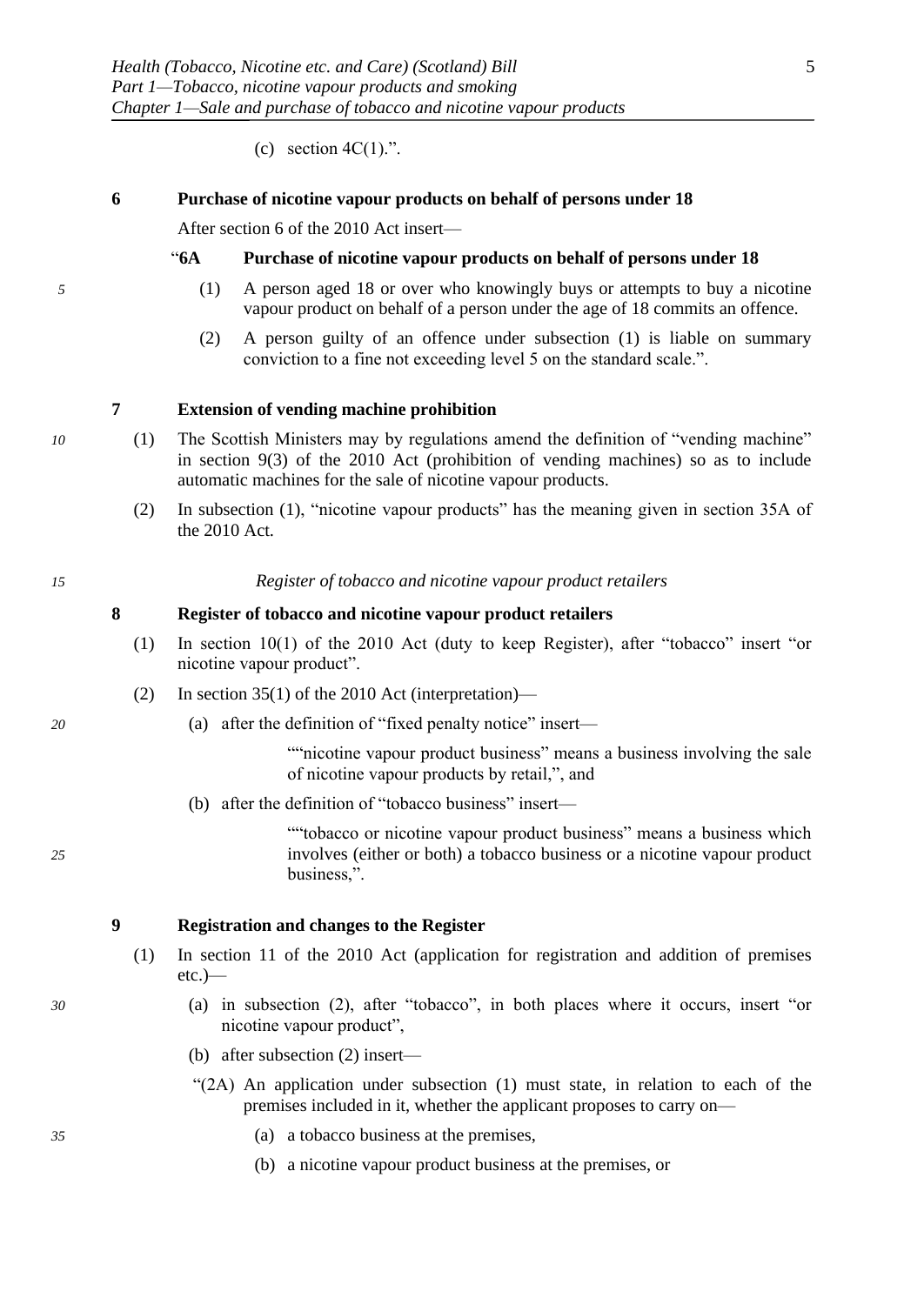- (c) both a tobacco business and a nicotine vapour product business at the premises.",
- (c) in subsection  $(3)(b)$ , for "retailing banning order, from carrying on a tobacco" substitute "and nicotine vapour product banning order from carrying on a tobacco *5* or nicotine vapour product",
	- (d) in subsection (4)(b), for "business" substitute "or nicotine vapour product business, noting, in relation to each of the premises, whether the applicant proposes to carry on—
		- (i) a tobacco business at the premises,
- *10* (ii) a nicotine vapour product business at the premises, or
	- (iii) both a tobacco business and a nicotine vapour product business at the premises", and
- (e) in subsection (5), for "business" substitute "or nicotine vapour product business, noting, in relation to each of the premises, whether the applicant proposes to carry *15* on—
	- (a) a tobacco business at the premises,
	- (b) a nicotine vapour product business at the premises, or
	- (c) both a tobacco business and a nicotine vapour product business at the premises".
- *20* (2) In section 12 of the 2010 Act (certificates of registration)—
	- (a) the existing text becomes subsection (1), and
	- (b) after that subsection, insert—
- "(2) A certificate issued under subsection (1) must state whether the premises are noted in the applicant's entry in the Register as premises at which the person *25* carries on—
	- (a) a tobacco business,
	- (b) a nicotine vapour product business, or
	- (c) both a tobacco business and a nicotine vapour product business.".
- (3) In section 13(1) of the 2010 Act (duty to notify certain changes), after paragraph (b) *30* insert—
	- "(c) the fact that the person is no longer carrying on a nicotine vapour product business at an address noted in the person's entry in the Register.".
	- (4) In section 14 of the 2010 Act (changes to and removal from Register)—
- *35* (a) in subsection (2), for "retailing" substitute "and nicotine vapour product",
	- (b) in subsection (3)(b), after "tobacco" insert "or nicotine vapour product", and
	- (c) in subsection (5)(b), after "tobacco" insert "or nicotine vapour product".

**10 Tobacco and nicotine vapour product banning orders**

(1) In section 15 of the 2010 Act (banning orders)—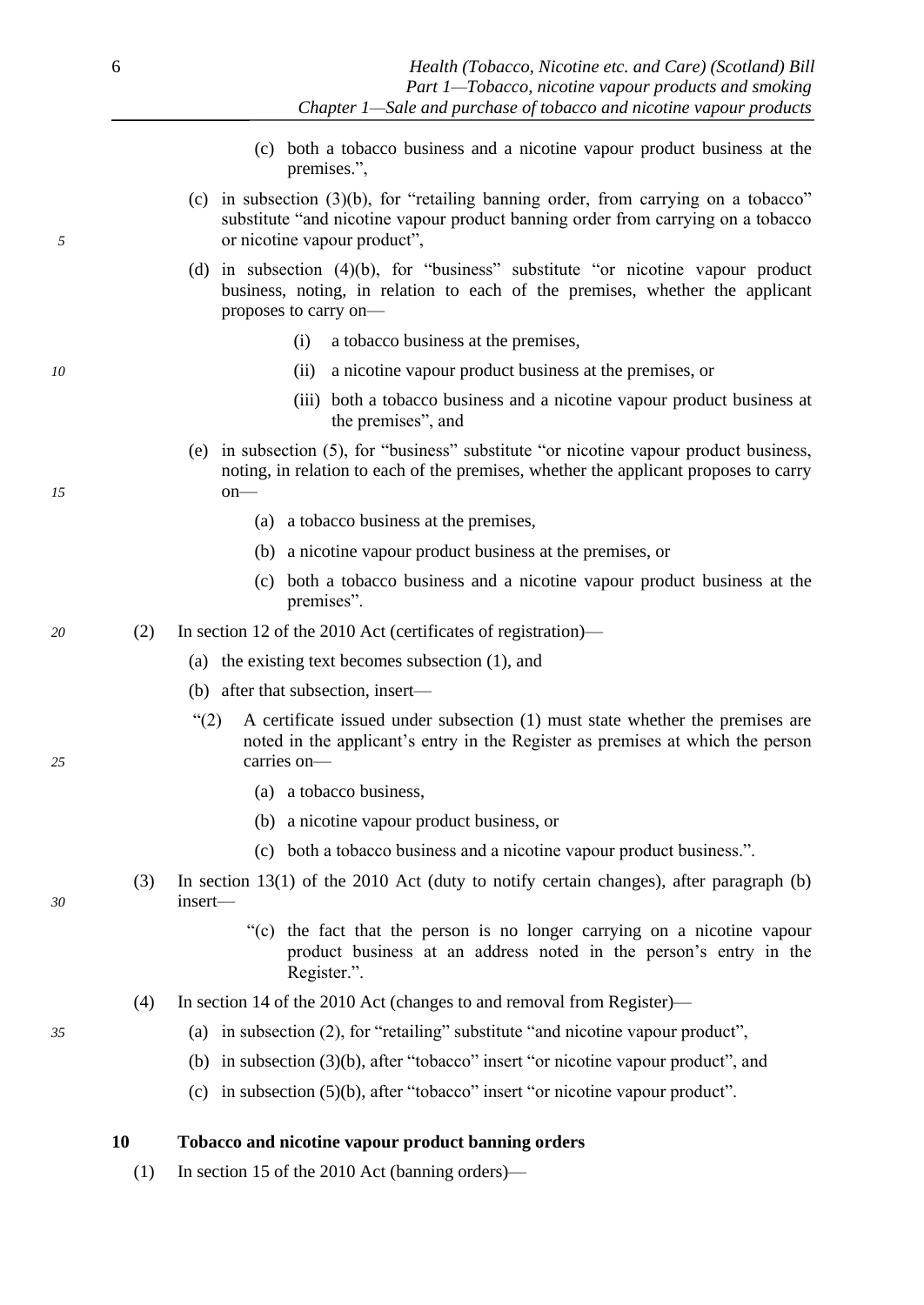- (a) in subsection (1), after "tobacco" insert "or nicotine vapour product",
- (b) in subsection (2), after "tobacco" insert "or nicotine vapour product",
- (c) in subsection (3)—
	- (i) after "tobacco" insert "or nicotine vapour product", and
- *5* (ii) in paragraph (a), for "the person has been the subject of" substitute "there have been",
	- (d) in subsection (4), for "person is the subject of a relevant enforcement action if the person", substitute "relevant enforcement action occurs where a person mentioned in subsection (4A)",
- *10* (e) after subsection (4), insert—

"(4A) The persons are—

- (a) the person who is the subject of the application,
- (b) an employee or agent of that person.", and
- (f) in subsection (6), for "retailing" substitute "and nicotine vapour product".
- *15* (2) In section 16 of the 2010 Act (ancillary orders)—
	- (a) in subsection (1), for "retailing", in both places where it occurs, substitute "and nicotine vapour product",
	- (b) in subsection (2), after "tobacco", in each place where it occurs, insert "or nicotine vapour product",
- *20* (c) in subsection (3)(b), for "retailing" substitute "and nicotine vapour product",
	- (d) in subsection (4), for "retailing" substitute "and nicotine vapour product", and
	- (e) in subsection (5), for "retailing" substitute "and nicotine vapour product".
	- (3) In section 17 of the 2010 Act (appeals), for "retailing", in both places where it occurs, substitute "and nicotine vapour product".
- *25* (4) In section 18(1) of the 2010 Act (notification to Scottish Ministers), for "retailing" substitute "and nicotine vapour product".
	- (5) In section 19 of the 2010 Act (display of notices)—
		- (a) in subsection  $(1)(a)$ , for "retailing" substitute "and nicotine vapour product",
- (b) in subsection (3), for "retailing", in both places where it occurs, substitute "and *30* nicotine vapour product", and
	- (c) for subsection (4), for "or smoking related products" substitute ", smoking related products or nicotine vapour products".

# **11 Offences relating to the Register**

In section 20 of the 2010 Act (offences relating to the Register)—

- *35* (a) in subsection (1), after "tobacco" insert "or nicotine vapour product",
	- (b) in subsection (2), after "Register" insert "as premises at which the person carries on a tobacco business (or both a tobacco business and a nicotine vapour product business)",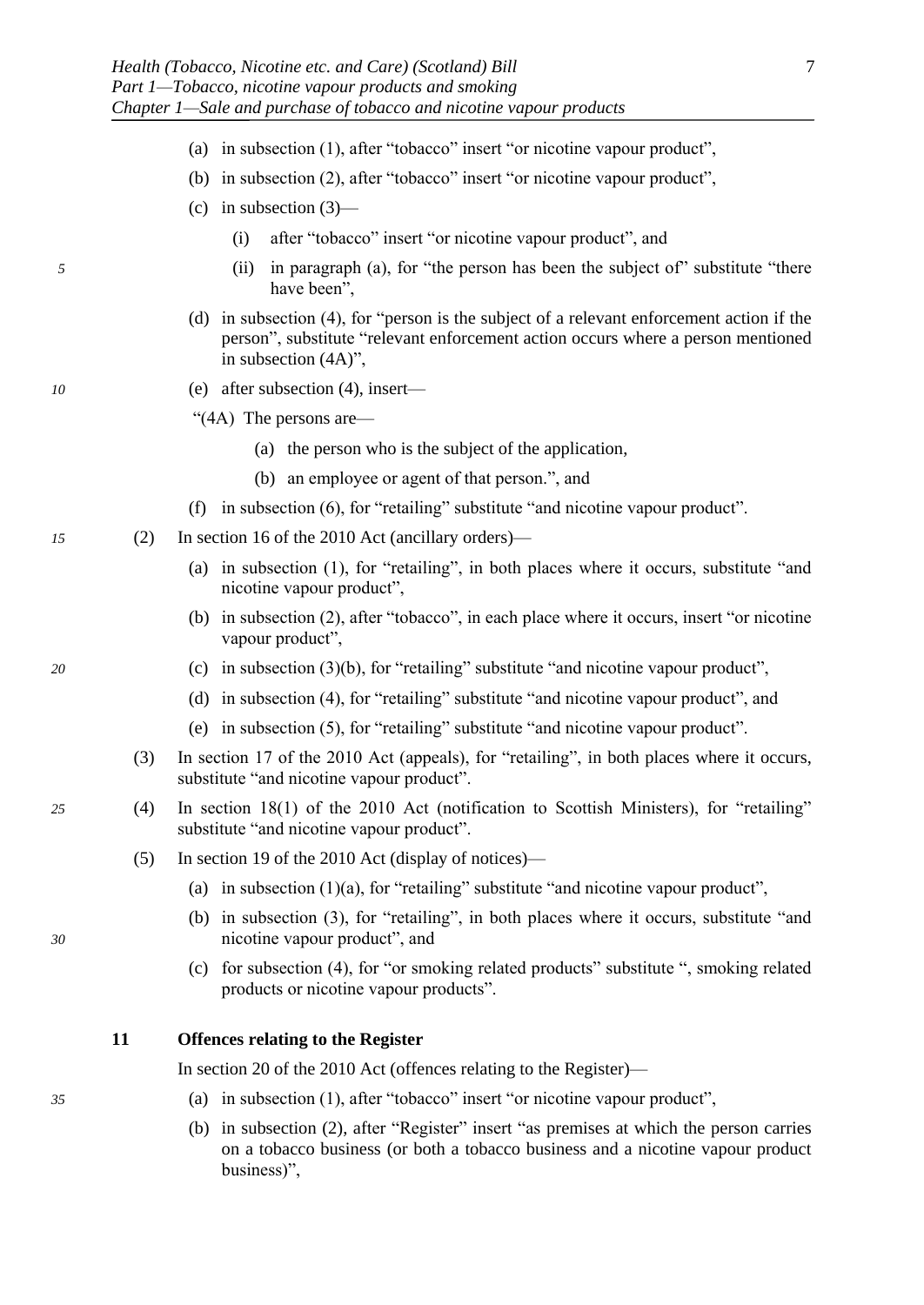- (c) after subsection (2) insert—
- "(2A) A registered person who carries on a nicotine vapour product business at premises other than those noted in the person's entry in the Register as premises at which the person carries on a nicotine vapour product business (or *5* both a tobacco business and a nicotine vapour product business) commits an offence.",
	- (d) in subsection (4), for "retailing" substitute "and nicotine vapour product", and
	- (e) in subsection  $(6)(a)$ , after " $(2)$ " substitute ",  $(2A)$ ".

# **12 Public inspection of the Register**

*10* In section 21(1) of the 2010 Act (public inspection of the Register), for "at which tobacco businesses are carried on or proposed to be carried on" substitute ", specifying for each of those premises whether there is carried on, or there is proposed to be carried on—

- (a) a tobacco business,
- *15* (b) a nicotine vapour product business, or
	- (c) both a tobacco business and a nicotine vapour product business".

# *The 2010 Act: miscellaneous*

# **13 Power to exclude certain premises**

In section 35(1) of the 2010 Act (interpretation), in the definition of "premises", for ", *20* vessel, or moveable structure" substitute "or moveable structure (and, for this purpose, "vehicle" includes any aircraft or ship, boat or other water-going vessel, other than one of a prescribed description).".

# **14 Presumption as to contents of container**

In section 33(1) of the 2010 Act (presumption as to contents of container), for "5 or 6" *25* substitute "4A, 4B, 4C, 5, 6, 6A or 9".

**15 Part 1 of the 2010 Act: miscellaneous**

- (1) The title of Chapter 1 of Part 1 of the 2010 Act becomes "DISPLAY, SALE AND PURCHASE".
- (2) The title of section 10 of the 2010 Act becomes "Register of tobacco and nicotine *30* vapour product retailers".
	- (3) The title of section 15 of the 2010 Act becomes "Tobacco and nicotine vapour product banning orders".
	- (4) The title of section 16 of the 2010 Act becomes "Tobacco and nicotine vapour product banning orders: ancillary orders".
- *35* (5) The title of section 17 of the 2010 Act becomes "Tobacco and nicotine vapour product banning orders etc.: appeals".
	- (6) The title of section 18 of the 2010 Act becomes "Tobacco and nicotine vapour product banning orders etc.: notification to Scottish Ministers".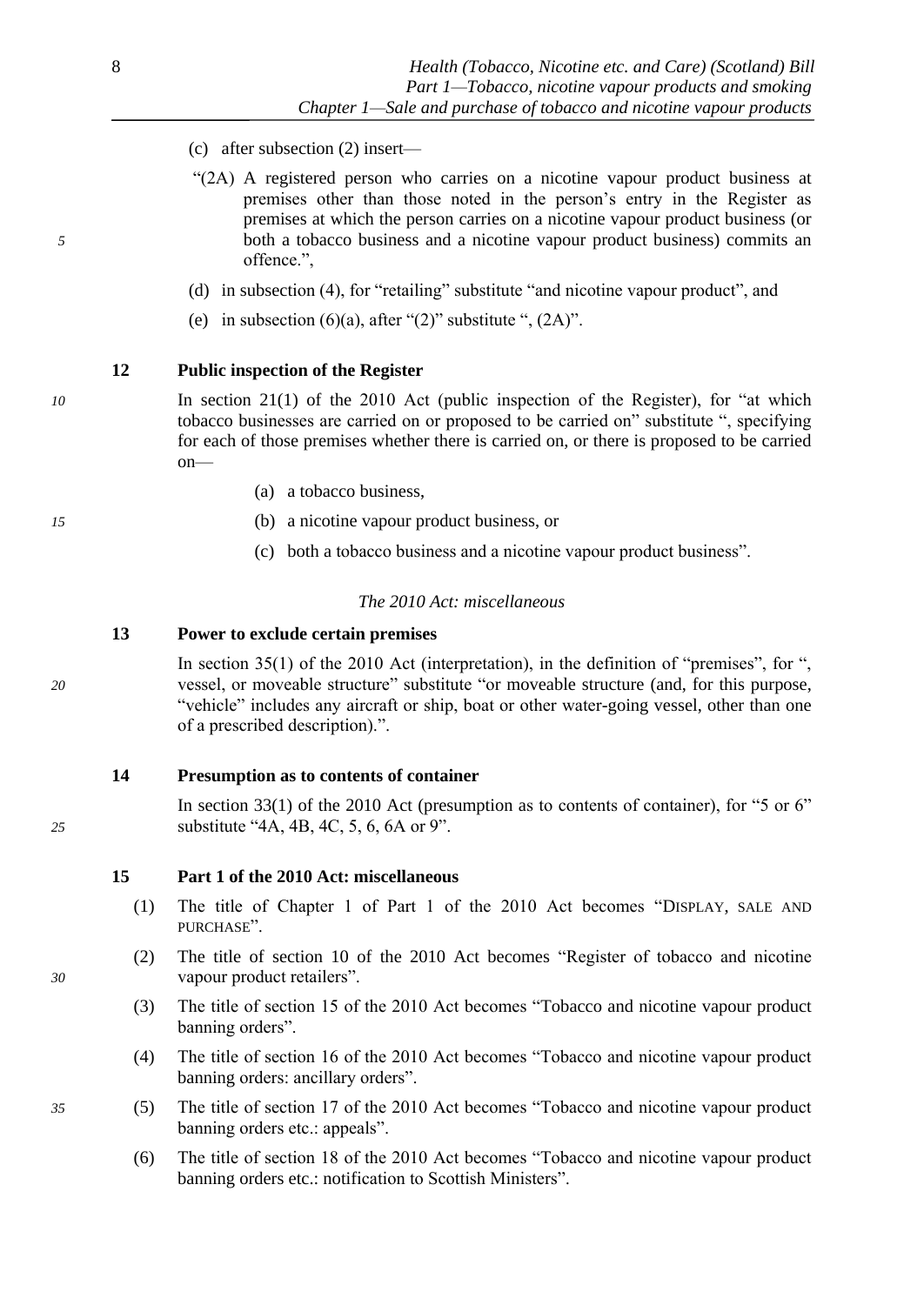- <span id="page-10-0"></span>(7) The title of section 19 of the 2010 Act becomes "Tobacco and nicotine vapour product banning orders: display of notices".
- (8) The italic heading immediately preceding section 15 of the 2010 Act becomes "*Tobacco and nicotine vapour product banning orders*".
- *5* (9) The italic heading immediately preceding section 21 of the 2010 Act becomes "Register of tobacco and nicotine vapour product retailers: miscellaneous and supplementary".
	- (10) The title of Chapter 2 of Part 1 of the 2010 Act becomes "REGISTER OF TOBACCO AND NICOTINE VAPOUR PRODUCT RETAILERS".
- (11) The title of Part 1 of the 2010 Act becomes "TOBACCO AND NICOTINE VAPOUR PRODUCTS *10* ETC.".

#### *Interpretation*

### **16 Meaning of "the 2010 Act"**

In this Part, "the 2010 Act" means the Tobacco and Primary Medical Services (Scotland) Act 2010.

#### *15* **CHAPTER 2**

#### ADVERTISING AND PROMOTION OF NICOTINE VAPOUR PRODUCTS

# **17 Advertising and brandsharing**

- (1) The Scottish Ministers may by regulations make provision prohibiting or restricting an activity, in the course of a business, which relates to—
- *20* (a) a nicotine vapour product advert,
	- (b) nicotine vapour product brandsharing.
	- (2) Regulations under subsection [\(1\)](#page-10-0) may in particular—
		- (a) make provision for offences and penalties for a person who contravenes a prohibition or restriction on an activity mentioned in subsection [\(1\),](#page-10-0)
- *25* (b) provide for exceptions to the offences,
	- (c) provide for defences to the offences,
	- (d) impose on a person a duty to enforce the provisions in the regulations and, in relation to such a duty, apply with modifications, or make provision equivalent to, sections 25 and 26 of Chapter 3 of the 2010 Act,
- *30* (e) provide powers to a person whose duty it is to enforce the provisions and, in relation to such powers, apply with modifications, or make provision equivalent to, sections 28 to 32 of Chapter 3 of the 2010 Act.
	- (3) The maximum penalties that may be provided for in regulations under subsection [\(1\)](#page-10-0) for a person who commits an offence under those regulations are—
- *35* (a) on summary conviction, imprisonment for a term not exceeding 12 months or a fine not exceeding the statutory maximum or both,
	- (b) on conviction on indictment, imprisonment for a term not exceeding 2 years or a fine or both.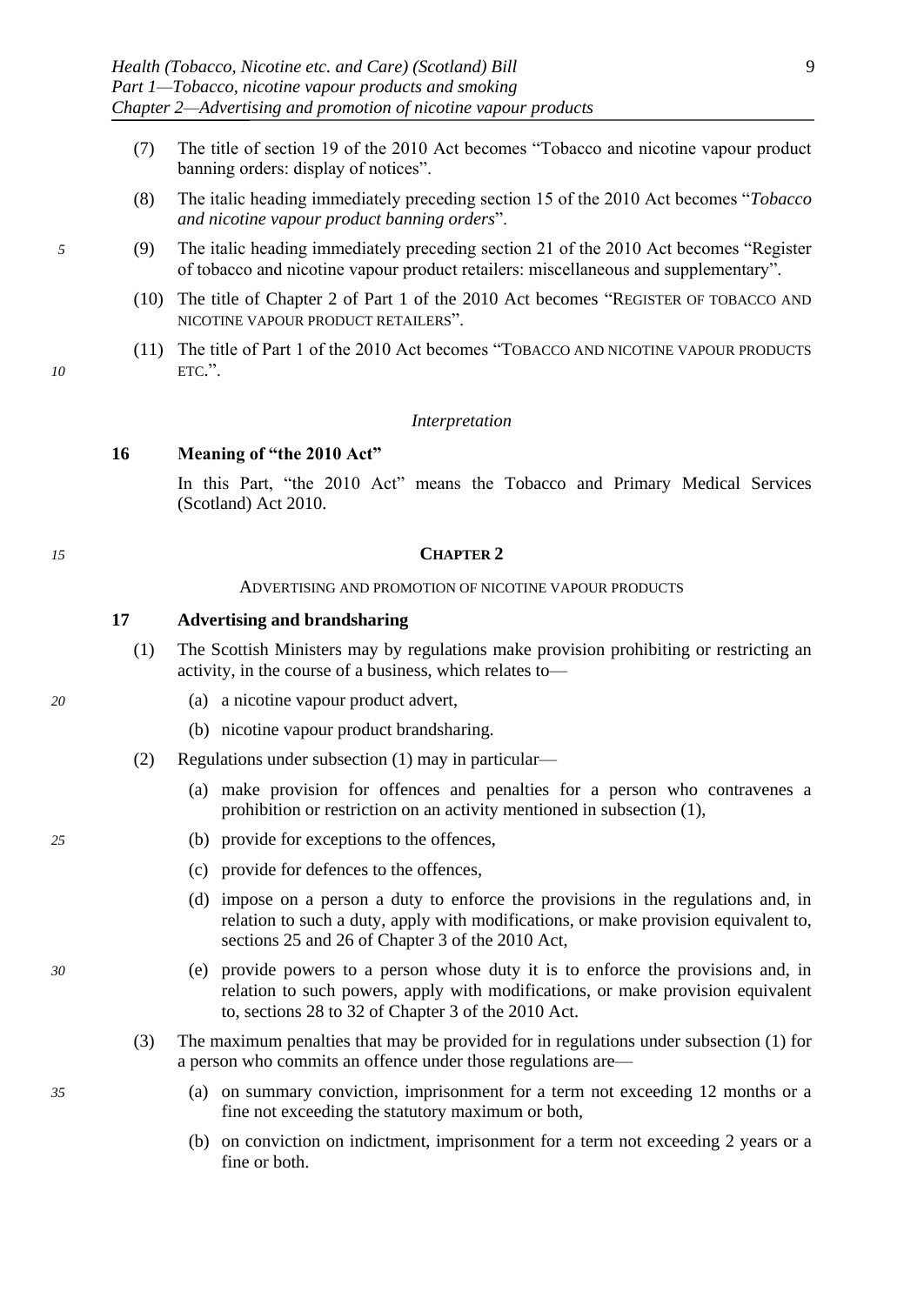<span id="page-11-0"></span>

|    | (4) | In this section-                                                                                                                                                                                                                    |
|----|-----|-------------------------------------------------------------------------------------------------------------------------------------------------------------------------------------------------------------------------------------|
|    |     | "nicotine vapour product" has the meaning given in section 35A of the 2010 Act,                                                                                                                                                     |
|    |     | "nicotine vapour product advert" means a published advertisement or a display<br>whose purpose or effect is to promote a nicotine vapour product,                                                                                   |
| 5  |     | "nicotine vapour product brandsharing" means the use of any name, emblem or<br>other feature where-                                                                                                                                 |
|    |     | the name, emblem or other feature is used in connection with—<br>(a)                                                                                                                                                                |
| 10 |     | (i) any service or product (other than a nicotine vapour product) and the<br>name, emblem or other feature used is the same as, or similar to, a<br>name, emblem or other feature connected with a nicotine vapour<br>product, or   |
| 15 |     | (ii) any nicotine vapour product and the name, emblem or other feature<br>used is the same as, or similar to, a name, emblem or other feature<br>connected with any service or product other than a nicotine vapour<br>product, and |
|    |     | the purpose or effect of the use is to promote a nicotine vapour product,<br>(b)                                                                                                                                                    |
|    |     | "public" means the public at large, or any section of the public or individually<br>selected members of the public,                                                                                                                 |
| 20 |     | "published" means published, distributed or otherwise made available to the<br>public, in any form and by any means.                                                                                                                |
|    | 18  | Free distribution and nominal pricing                                                                                                                                                                                               |
|    | (1) | The Scottish Ministers may by regulations make provision prohibiting or restricting, in<br>the course of a business—                                                                                                                |
| 25 |     | (a) giving away to the public any product or coupon (separately or with something<br>else), where the purpose or effect is to promote a nicotine vapour product,                                                                    |
|    |     | (b) making products or coupons available to the public (separately or with something<br>else) for a nominal sum, where the purpose or effect is to promote a nicotine<br>vapour product.                                            |
|    | (2) | Regulations under subsection (1) may in particular—                                                                                                                                                                                 |
| 30 |     | (a) make provision for offences and penalties for a person who contravenes a<br>prohibition or restriction mentioned in subsection (1),                                                                                             |
|    |     | (b) make further provision about the circumstances in which a product or coupon is to<br>be treated as being made available for a nominal sum,                                                                                      |
|    |     | (c) provide for exceptions to the offences mentioned in paragraph (a),                                                                                                                                                              |
| 35 |     | (d) provide for defences to the offences,                                                                                                                                                                                           |

- (e) impose on a person a duty to enforce the provisions in the regulations and, in relation to such a duty, apply with modifications, or make provision equivalent to, sections 25 and 26 of the 2010 Act,
- (f) provide powers to a person whose duty it is to enforce the provisions and, in *40* relation to such powers, apply with modifications, or make provision equivalent to, sections 28 to 32 of the 2010 Act.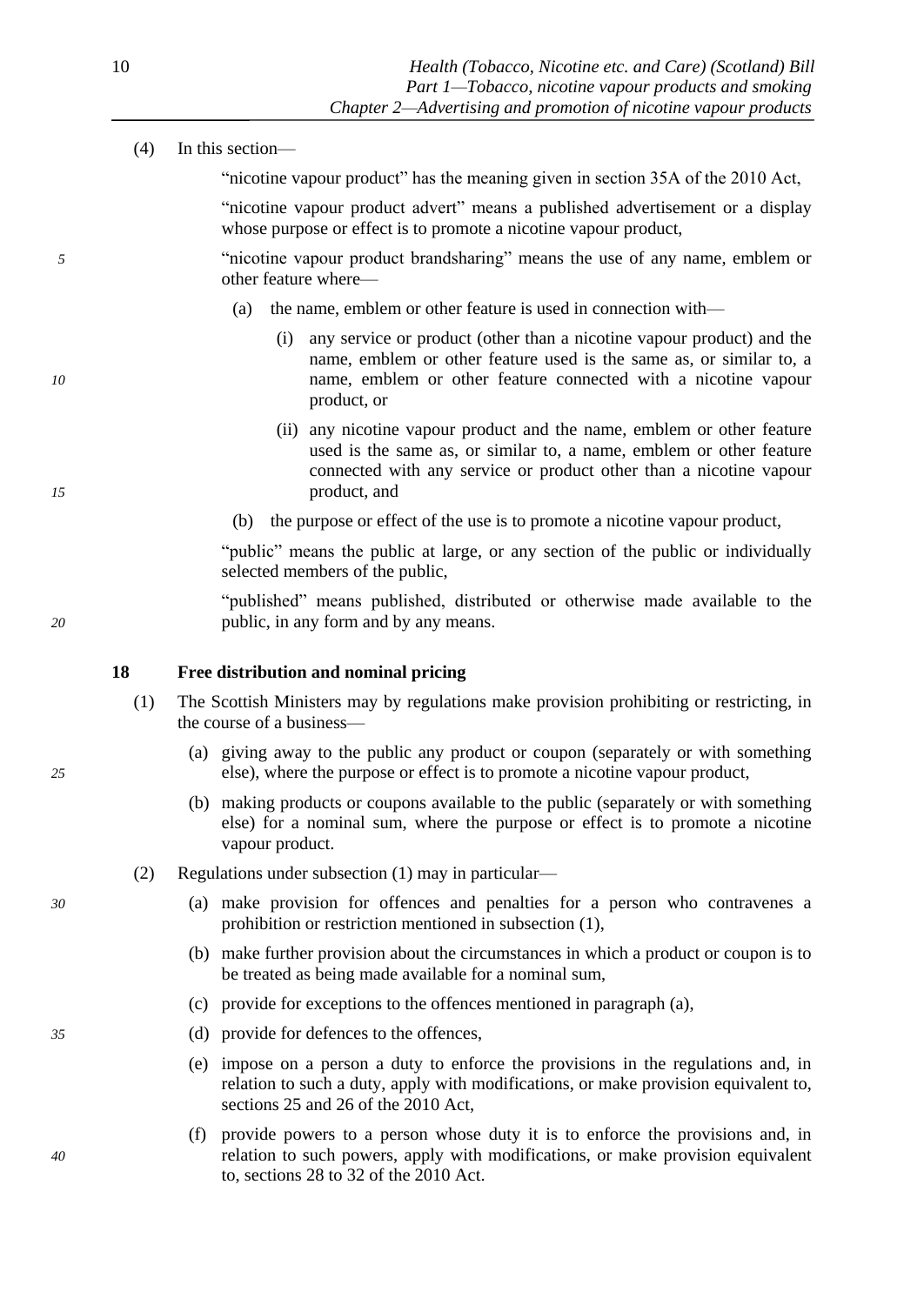- <span id="page-12-0"></span>(3) The maximum penalties that may be provided for in regulations under subsection [\(1\)](#page-11-0) for a person who commits an offence under those regulations are—
	- (a) on summary conviction, imprisonment for a term not exceeding 12 months or a fine not exceeding the statutory maximum or both,
- *5* (b) on conviction on indictment, imprisonment for a term not exceeding 2 years or a fine or both.
	- (4) In this section—

"coupon" means a document or other thing which, by itself or not, can be redeemed for a product or service or for cash or for any other benefit,

*10* "nicotine vapour product" has the meaning given in section 35A of the 2010 Act,

"public" means the public at large, or any section of the public or individually selected members of the public.

#### **19 Sponsorship**

- (1) The Scottish Ministers may by regulations make provision prohibiting or restricting the *15* entering into, in the course of a business, of a sponsorship agreement, where the purpose or effect of anything done as a result of the agreement is to promote a nicotine vapour product.
	- (2) Regulations under subsection [\(1\)](#page-12-0) may in particular—
- (a) make provision for offences and penalties for a person who contravenes a *20* prohibition or restriction mentioned in subsection [\(1\),](#page-12-0)
	- (b) provide for exceptions to the offences,
	- (c) provide for defences to the offences,
- (d) impose on a person a duty to enforce the provisions in the regulations and, in relation to such a duty, apply with modifications, or make provision equivalent to, *25* sections 25 and 26 of the 2010 Act,
	- (e) provide powers to a person whose duty it is to enforce the provisions and, in relation to such powers, apply with modifications, or make provision equivalent to, sections 28 to 32 of the 2010 Act.
- (3) The maximum penalties that may be provided for in regulations under subsection [\(1\)](#page-12-0) for *30* a person who commits an offence under those regulations are—
	- (a) on summary conviction, imprisonment for a term not exceeding 12 months or a fine not exceeding the statutory maximum or both,
	- (b) on conviction on indictment, imprisonment for a term not exceeding 2 years or a fine or both.
- *35* (4) In this section—
	- "nicotine vapour product" has the meaning given in section 35A of the 2010 Act,

"sponsorship agreement" means an agreement under which a party to it makes a contribution towards something, whether the contribution is in money or takes any other form (for example, the provision of services or of contributions in kind).

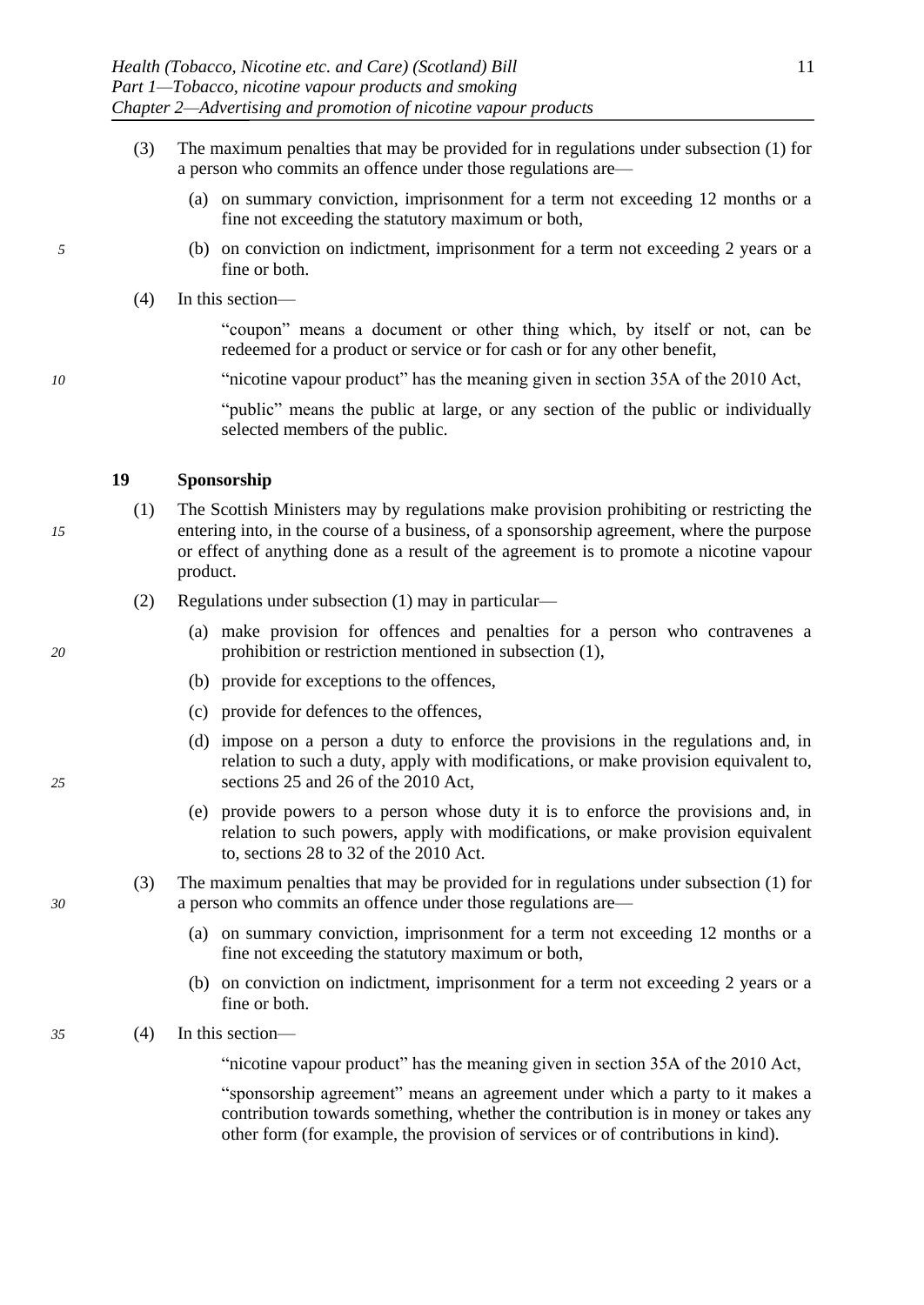# **CHAPTER 3**

# SMOKING OUTSIDE HOSPITALS

# **20 Smoking outside hospitals**

- (1) The Smoking, Health and Social Care (Scotland) Act 2005 is modified as follows.
- *5* (2) After section 4 insert—

# "**4A Offence of permitting others to smoke outside hospital building**

- (1) A person who, having the management and control of the no-smoking area outside a hospital building, knowingly permits another to smoke there commits an offence.
- *10* (2) A person accused of an offence under this section is to be regarded as having knowingly permitted another to smoke in the no-smoking area outside a hospital building if that person ought to have known that the other person was smoking there.
- (3) It is a defence for an accused charged with an offence under this section to *15* prove—
	- (a) that the accused (or any employee or agent of the accused) took all reasonable precautions and exercised all due diligence not to commit the offence, or
- (b) that there were no lawful and reasonably practicable means by which the *20* accused could prevent the other person from smoking in the no-smoking area outside a hospital building.
	- (4) A person who commits an offence under this section is liable, on summary conviction, to a fine not exceeding level 4 on the standard scale.

# **4B Offence of smoking outside hospital building**

- *25* (1) A person who smokes within the no-smoking area outside a hospital building commits an offence.
- (2) It is a defence for an accused charged with an offence under this section to prove that the accused did not know, and could not reasonably be expected to have known, that the place in which it is alleged the accused was smoking was *30* within the no-smoking area outside a hospital building.
	- (3) A person who commits an offence under this section is liable, on summary conviction, to a fine not exceeding level 3 on the standard scale.

# **4C Display of warning notices in hospital buildings and on hospital grounds**

- (1) The Health Board for the area in which a hospital is situated must *35* conspicuously display no-smoking notices at every entrance to the hospital grounds.
	- (2) The person having the management and control of a hospital building must conspicuously display no-smoking notices at every entrance to the building.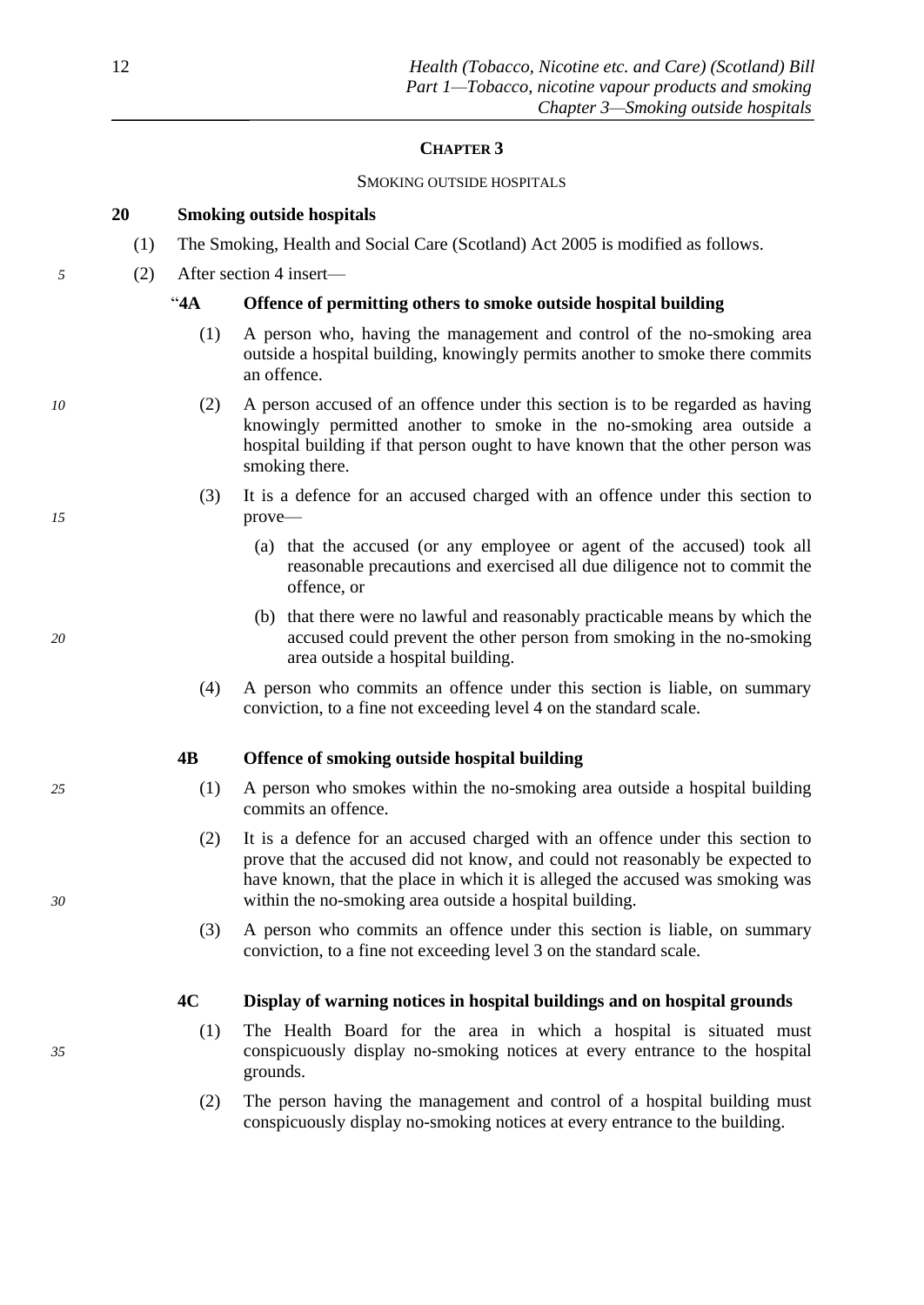- (3) A no-smoking notice is a notice stating that it is an offence to smoke in the nosmoking area outside a hospital building or knowingly to permit smoking there.
- (4) The Scottish Ministers may by regulations make further provision as to the *5* manner of display, form and content of no-smoking notices.
	- (5) A person who fails to display no-smoking notices in accordance with subsection (2) (and regulations made under subsection (4) insofar as they relate to the duty under subsection (2)) commits an offence.
- (6) A person who commits an offence under subsection (5) is liable, on summary *10* conviction, to a fine not exceeding level 3 on the standard scale.
	- **4D Meaning of "no-smoking area outside a hospital building" and related expressions**
		- (1) For the purposes of this Part, the "no-smoking area outside a hospital building" is the area—
- *15* (a) lying immediately outside the hospital building, and
	- (b) bounded by a perimeter the specified distance from the building,

but only insofar as the area forms part of hospital grounds.

- (2) The Scottish Ministers may by regulations—
	- (a) specify the distance for the purposes of subsection  $(1)(b)$ ,
- *20* (b) make further provision about determining the perimeter around a building for the purposes of that subsection.
	- (3) In this Part—
		- "hospital" means a health service hospital (as defined in section 108(1) of the National Health Service (Scotland) Act 1978),
- *25* "hospital building" means a building situated on hospital grounds,
	- "hospital grounds", in relation to a hospital, means land in the vicinity of the hospital and associated with it.
	- (4) The Scottish Ministers may by regulations—
- (a) provide that hospitals of a specified description are not hospitals for the *30* purposes of this Part,
	- (b) provide that land of a specified description is or is not to be considered "hospital grounds" and otherwise make further provision to elaborate the meaning of "hospital grounds" for the purposes of this Part,
- (c) provide that buildings of a specified description are not hospital *35* buildings for the purposes of this Part,
	- (d) provide that land of a specified description does not form part of the nosmoking area outside a hospital building for the purposes of this Part.
	- (5) Regulations under subsection (4) may modify the application of section 4C as the Scottish Ministers consider appropriate.".
- *40* (3) In section 5(1) (proceedings for offences), for "or 3" substitute ", 3, 4A, 4B or 4C(5)".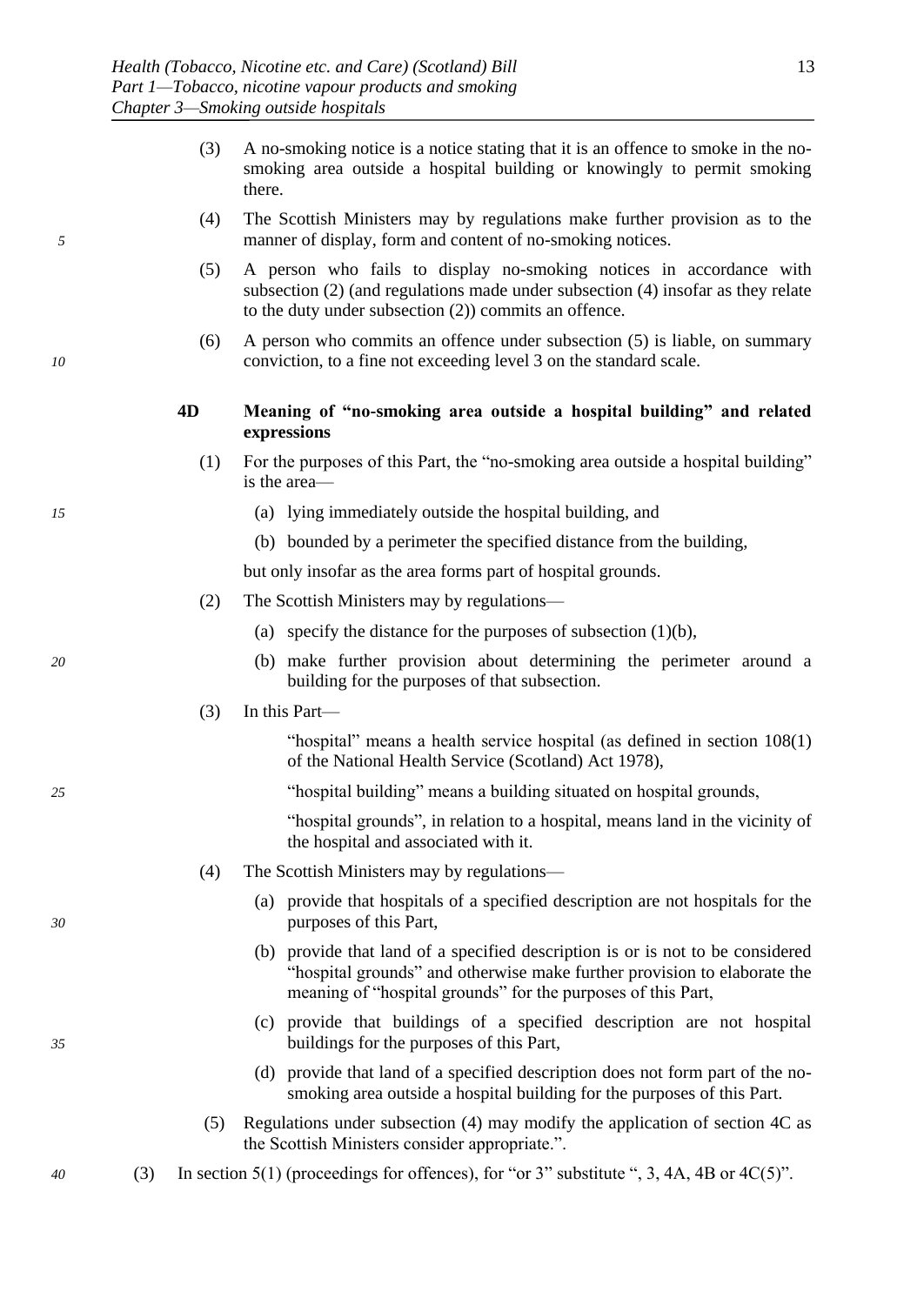- <span id="page-15-0"></span>(4) The section title of section 5 becomes "**Proceedings for offences under sections 1 to 3 and 4A to 4C**".
- (5) In section  $6(2)$  (fixed penalties), for "or 3" substitute ", 3, 4A, 4B or  $4C(5)$ ".
- (6) In section 7 (powers to enter and require identification)—
- *5* (a) after subsection (1) insert—
	- "(1A) An authorised officer of the appropriate council may enter and search any hospital grounds to ascertain whether an offence under section 4A, 4B or  $4C(5)$ has been or is being committed there.",
	- (b) in subsection  $(3)(a)(i)$ , for "or 3" substitute ", 3, 4A, 4B or  $4C(5)$ ".
- *10* (c) in subsection (5), in the definition of "the appropriate council"—
	- (i) the words "in relation to no-smoking premises, the council of the area in which those premises are" become paragraph (a),
	- (ii) after that paragraph insert—
- "(b) in relation to a no-smoking area outside a hospital building, the *15* council of the area in which the hospital is.".
	- (7) In section  $40(3)(a)$  (regulations or orders), for "or  $4(2)$  or  $(8)$ " substitute ",  $4(2)$  or  $(8)$  or  $4D(2)(a)$  or  $(4)(a)$ ".
	- (8) In schedule 1—
- (a) in paragraph 1(1), after "premises" insert "or under section 4A within the no-*20* smoking area outside a hospital",
	- (b) in paragraph 1(2), for "or 3" substitute ", 3, 4A, 4B or  $4C(5)$ ",
	- (c) in paragraph 1(3), for "or 3" substitute ", 3, 4A, 4B or  $4C(5)$ ",
	- (d) in paragraph 2, for "or 3" substitute ", 3, 4A, 4B or  $4C(5)$ ",
	- (e) in paragraph 4(1), for "or 3" substitute ", 3, 4A, 4B or  $4C(5)$ ",
- *25* (f) the title becomes "FIXED PENALTY FOR OFFENCES UNDER SECTIONS 1, 2, 3, 4A, 4B AND  $4C(5)$ ".

#### **PART 2**

#### DUTY OF CANDOUR

*Duty of candour procedure*

# *30* **21 Incident which activates duty of candour procedure**

- (1) A responsible person must follow the duty of candour procedure set out in section [22](#page-16-0) as soon as reasonably practicable after becoming aware that subsection [\(2\)](#page-15-0) applies to a person who has received—
	- (a) a health service from the responsible person,
- *35* (b) a care service from the responsible person, or
	- (c) a social work service from the responsible person.
	- (2) This subsection applies to a person if—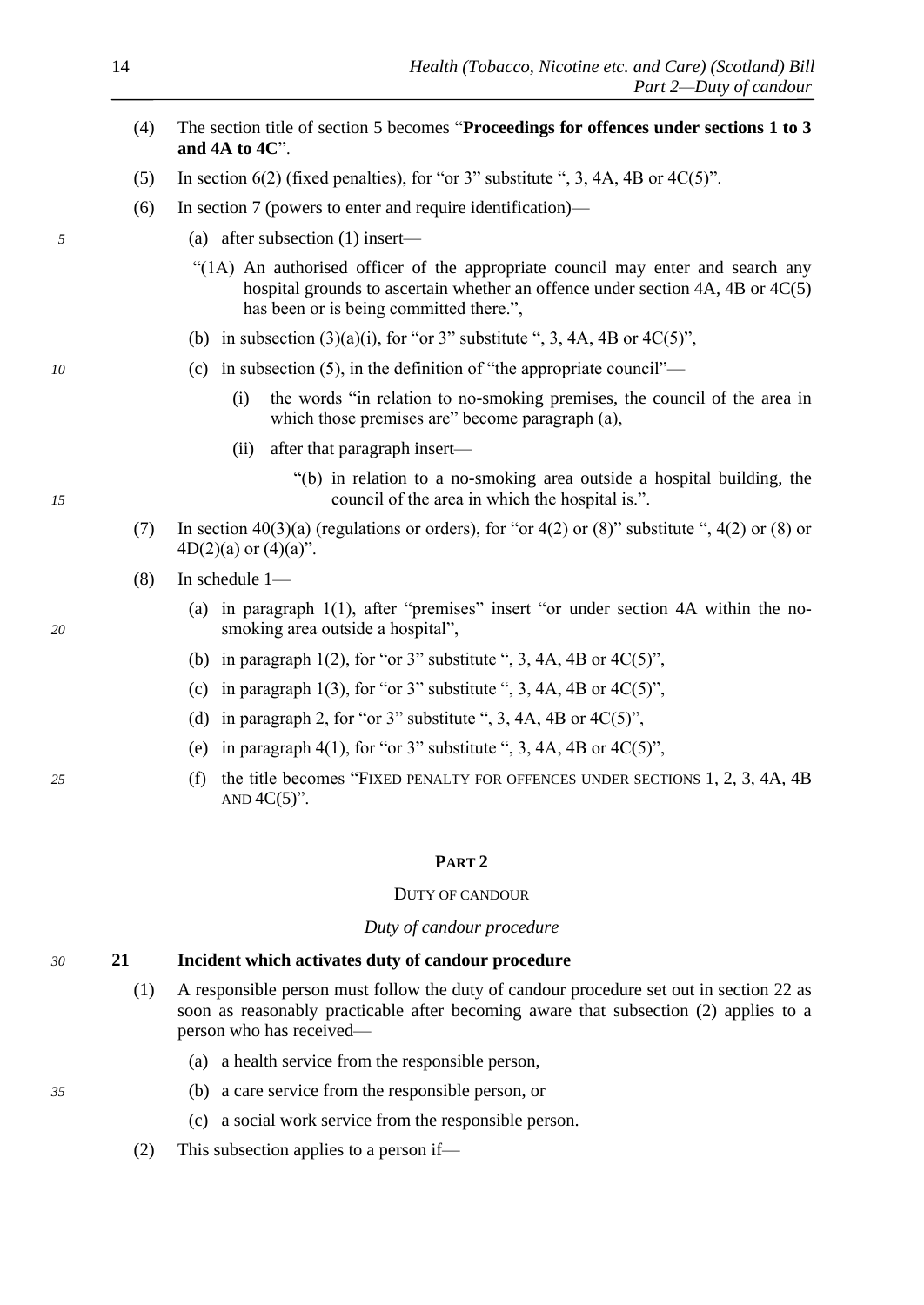- (a) an unintended or unexpected incident occurred in the provision of a health service, a care service or a social work service to the person, and
- (b) in the reasonable opinion of a registered health professional—
- <span id="page-16-0"></span>(i) that incident appears to have resulted in or could result in an outcome *5* mentioned in subsection [\(4\),](#page-16-0) and
	- (ii) that outcome relates directly to the incident rather than to the natural course of the person's illness or underlying condition.
- (3) For the purposes of subsection [\(2\)\(b\),](#page-15-0) a responsible person must ensure that the registered health professional who gives the opinion following an unintended or *10* unexpected incident is not an individual who was involved in the incident.
	- (4) The outcomes are—
		- (a) the death of the person,
- (b) a permanent lessening of bodily, sensory, motor, physiologic or intellectual functions (including removal of the wrong limb or organ or brain damage) *15* ("severe harm"),
	- (c) harm which is not severe harm but which results in—
		- (i) an increase in the person's treatment,
		- (ii) changes to the structure of the person's body,
		- (iii) the shortening of the life expectancy of the person,
- *20* (iv) an impairment of the sensory, motor or intellectual functions of the person which has lasted, or is likely to last, for a continuous period of at least 28 days,
- (v) the person experiencing pain or psychological harm which has been, or is likely to be, experienced by the person for a continuous period of at least *25* 28 days,
	- (d) the person requiring treatment by a registered medical practitioner in order to prevent—
		- (i) the death of the person, or
- (ii) any injury to the person which, if left untreated, would lead to one or more *30* of the outcomes mentioned in paragraph [\(c\).](#page-16-0)
	- (5) The Scottish Ministers may by regulations modify subsection [\(4\).](#page-16-0)

**22 Duty of candour procedure** 

- (1) The "duty of candour procedure" means the actions to be taken by the responsible person in accordance with regulations made by the Scottish Ministers.
- *35* (2) Regulations under subsection [\(1\)](#page-16-0) may in particular make provision about—
	- (a) the notification to be given by the responsible person,
	- (b) the apology to be provided by the responsible person to the relevant person,
	- (c) the actions to be taken by the responsible person to offer and arrange a meeting with the relevant person,
- *40* (d) the actions which must be taken at, and following, such a meeting,

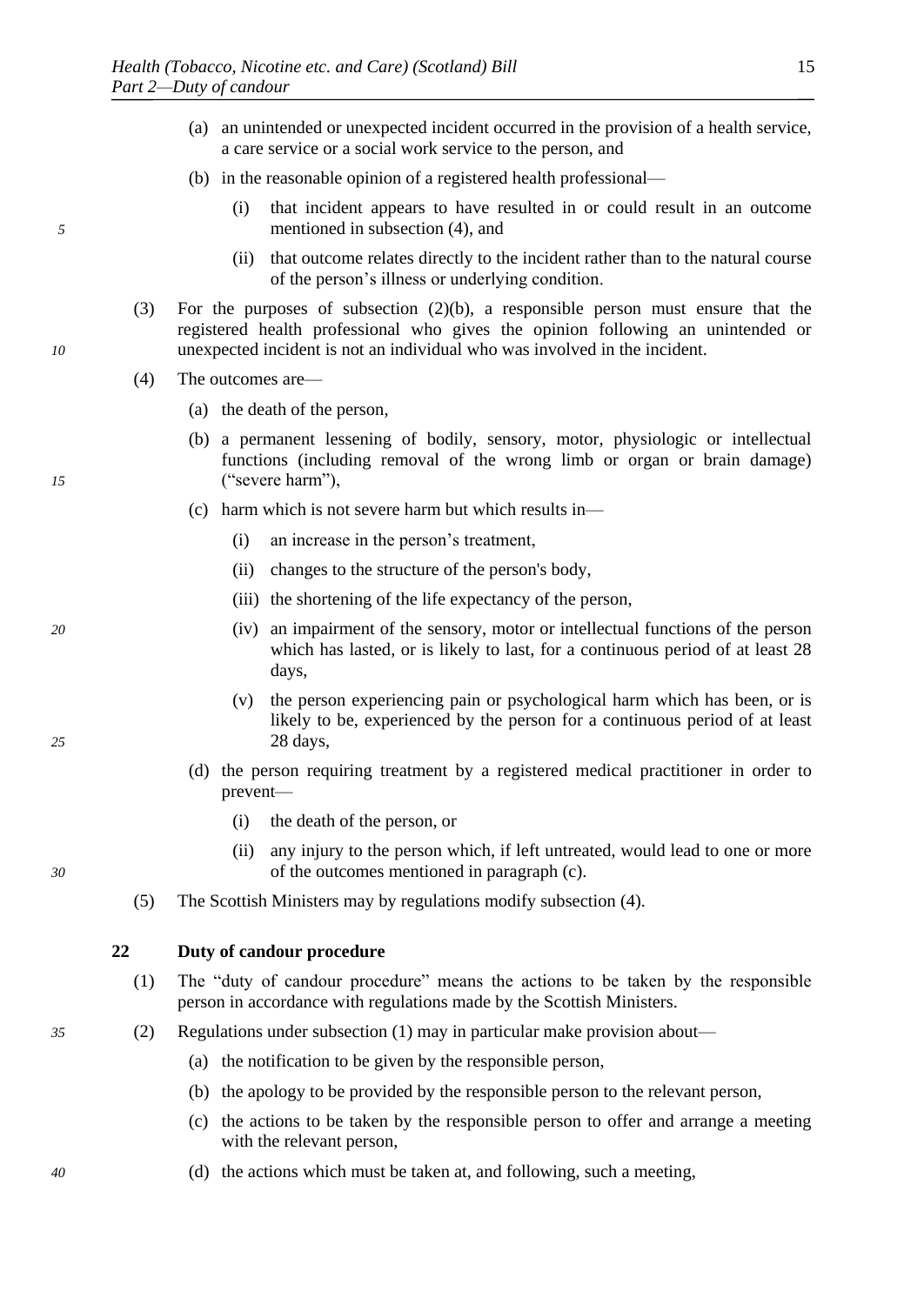- (e) an account of the incident as mentioned in section 21(2), information about further steps taken and any other information to be provided by the responsible person,
- (f) the form and manner in which information must be provided,
- <span id="page-17-0"></span>(g) the circumstances in which the responsible person is to make available, or provide *5* information about, support to persons affected by the incident,
	- (h) the keeping of information by the responsible person,
	- (i) steps to be taken by the responsible person—
		- (i) to review the circumstances leading to the incident, and
		- (ii) following such a review,
- *10* (j) training to be undertaken by a responsible person,
	- (k) training, supervision and support to be provided by a responsible person to any person carrying out any part of the procedure on behalf of the responsible person.
	- (3) In this section "relevant person" means—
- (a) the person who has received the health service, the care service or the social work *15* service, or
	- (b) where that person—
		- (i) has died, or
		- (ii) is, in the opinion of the responsible person, lacking in capacity or otherwise unable to make decisions about the service provided,
- *20* a person acting on behalf of that person.

#### **23 Apologies**

- (1) For the purposes of this Part, an "apology" means a statement of sorrow or regret in respect of the unintended or unexpected incident.
- (2) An apology or other step taken in accordance with the duty of candour procedure under *25* section [22](#page-16-0) does not of itself amount to an admission of negligence or a breach of a statutory duty.

## **24 Reporting and monitoring**

- (1) A responsible person who provides a health service, a care service or a social work service during a financial year must prepare an annual report on the duty of candour as *30* soon as reasonably practicable after the end of that financial year.
	- (2) The report must set out in relation to the financial year—
		- (a) information about the number and nature of incidents to which the duty under section [21\(1\)](#page-15-0) has applied in relation to a health service, a care service or a social work service provided by the responsible person,
- *35* (b) an assessment of the extent to which the responsible person carried out the duty under section [21\(1\),](#page-15-0)
	- (c) information about the responsible person's policies and procedures in relation to the duty under section  $21(1)$ , including information about—
		- (i) procedures for identifying and reporting incidents, and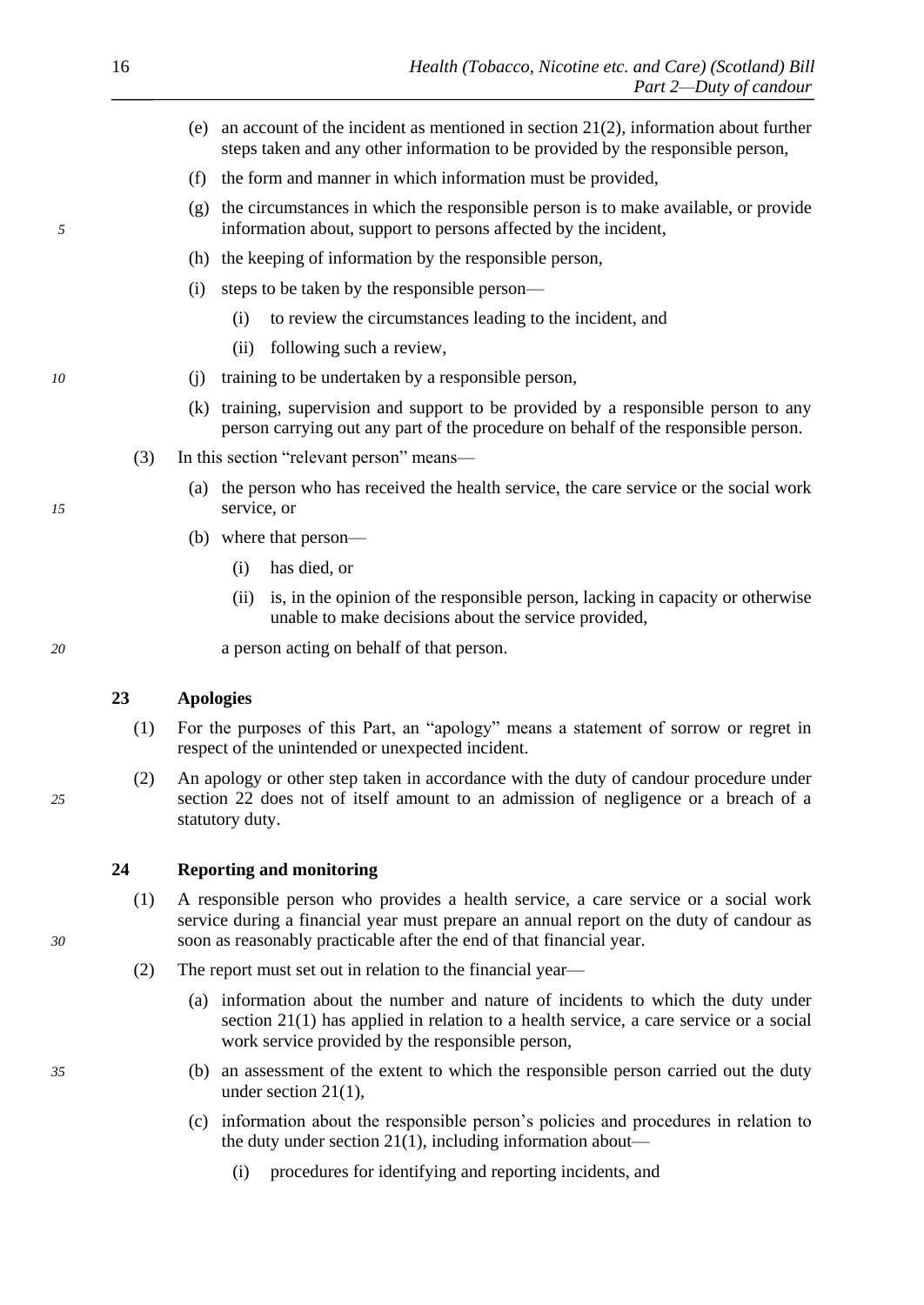- (ii) support available to staff and to persons affected by incidents, and
- (d) information about any changes to the responsible person's policies and procedures as a result of incidents to which the duty under section [21\(1\)](#page-15-0) has applied,
- (e) such other information as the responsible person thinks fit.
- <span id="page-18-0"></span>*5* (3) A report must not—
	- (a) mention the name of any individual, or
	- (b) contain any information which, in the responsible person's opinion, is likely to identify any individual.
- (4) The responsible person must publish a report prepared under subsection [\(1\)](#page-17-0) in such *10* manner as the responsible person thinks appropriate.
	- (5) On publishing a report, the responsible person must notify—
		- (a) Healthcare Improvement Scotland, in the case of a report published by a responsible person which provides an independent health care service (within the meaning of section 10F(1) of the 1978 Act),
- *15* (b) the Scottish Ministers, in the case of a report published by any other responsible person which provides a health service,
	- (c) Social Care and Social Work Improvement Scotland, in the case of a report published by a responsible person which provides a care service or a social work service.
- *20* (6) A person mentioned in subsection [\(7\)](#page-18-0) may, for the purpose of monitoring compliance with the provisions of this Part, serve a notice on a responsible person requiring—
	- (a) the responsible person to provide the person serving the notice with information about any matter mentioned in subsection [\(2\)](#page-17-0) as specified in the notice, and
	- (b) that information to be provided within the time specified in the notice.
- *25* (7) The persons are—
	- (a) Healthcare Improvement Scotland, in relation to a responsible person which provides an independent health care service (within the meaning of section 10F(1) of the 1978 Act),
- (b) the Scottish Ministers, in relation to any other responsible person which provides *30* a health service,
	- (c) Social Care and Social Work Improvement Scotland, in relation to a responsible person which provides a care service or a social work service.
- (8) The Scottish Ministers, Healthcare Improvement Scotland and Social Care and Social Work Improvement Scotland may publish a report on compliance with the provisions of *35* this Part by responsible persons.

#### *Interpretation*

# **25 Interpretation of Part [2](#page-15-0)**

In this Part—

"the 1978 Act" means the National Health Service (Scotland) Act 1978,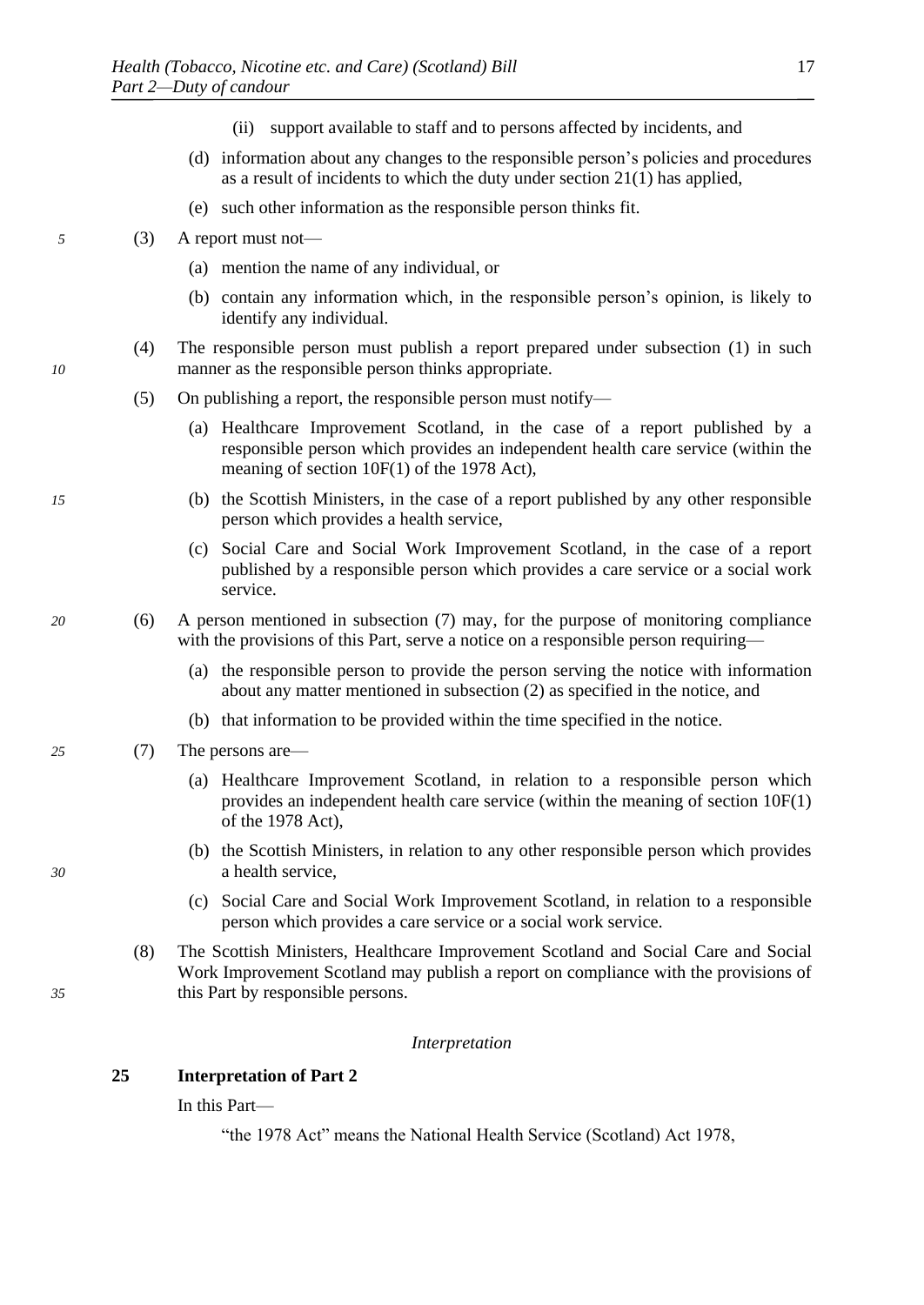"care service" has the meaning given by section 47(1) of the Public Services Reform (Scotland) Act 2010, except that it does not include a service mentioned in paragraph (k) of that section (child minding),

"health service" means—

- <span id="page-19-0"></span>*5* (a) services under the health service continued under section 1 of the 1978 Act, and
	- (b) an independent health care service mentioned in section 10F(1) of the 1978 Act,

"registered health professional" means a member of a profession to which section *10* 60(2) of the Health Act 1999 applies,

"responsible person" means—

- (a) a Health Board constituted under section 2(1) of the 1978 Act,
- (b) a person (other than an individual) who has entered into a contract, agreement or arrangement with a Health Board to provide a health service,
- *15* (c) the Common Services Agency for the Scottish Health Service constituted under section 10(1) of the 1978 Act,
	- (d) a person (other than an individual) providing an independent health care service mentioned in section 10F(1) of the 1978 Act,
	- (e) a local authority,
- *20* (f) any other person (other than an individual) who provides a care service or a social work service,

"social work services" has the meaning given by section 48 of the Public Sector Reform (Scotland) Act 2010.

# **PART 3**

*25* ILL-TREATMENT AND WILFUL NEGLECT

*Offences by care workers and care providers*

# **26 Care worker offence**

- (1) An individual commits an offence if the individual—
	- (a) has the care of another individual by virtue of being a care worker, and
- *30* (b) ill-treats or wilfully neglects that individual.
	- (2) An individual who commits an offence under subsection [\(1\)](#page-19-0) is liable—
		- (a) on summary conviction, to imprisonment for a term not exceeding 12 months or a fine not exceeding the statutory maximum (or both),
- (b) on conviction on indictment, to imprisonment for a term not exceeding 5 years or *35* a fine (or both).

### **27 Care provider offence**

(1) A care provider commits an offence if—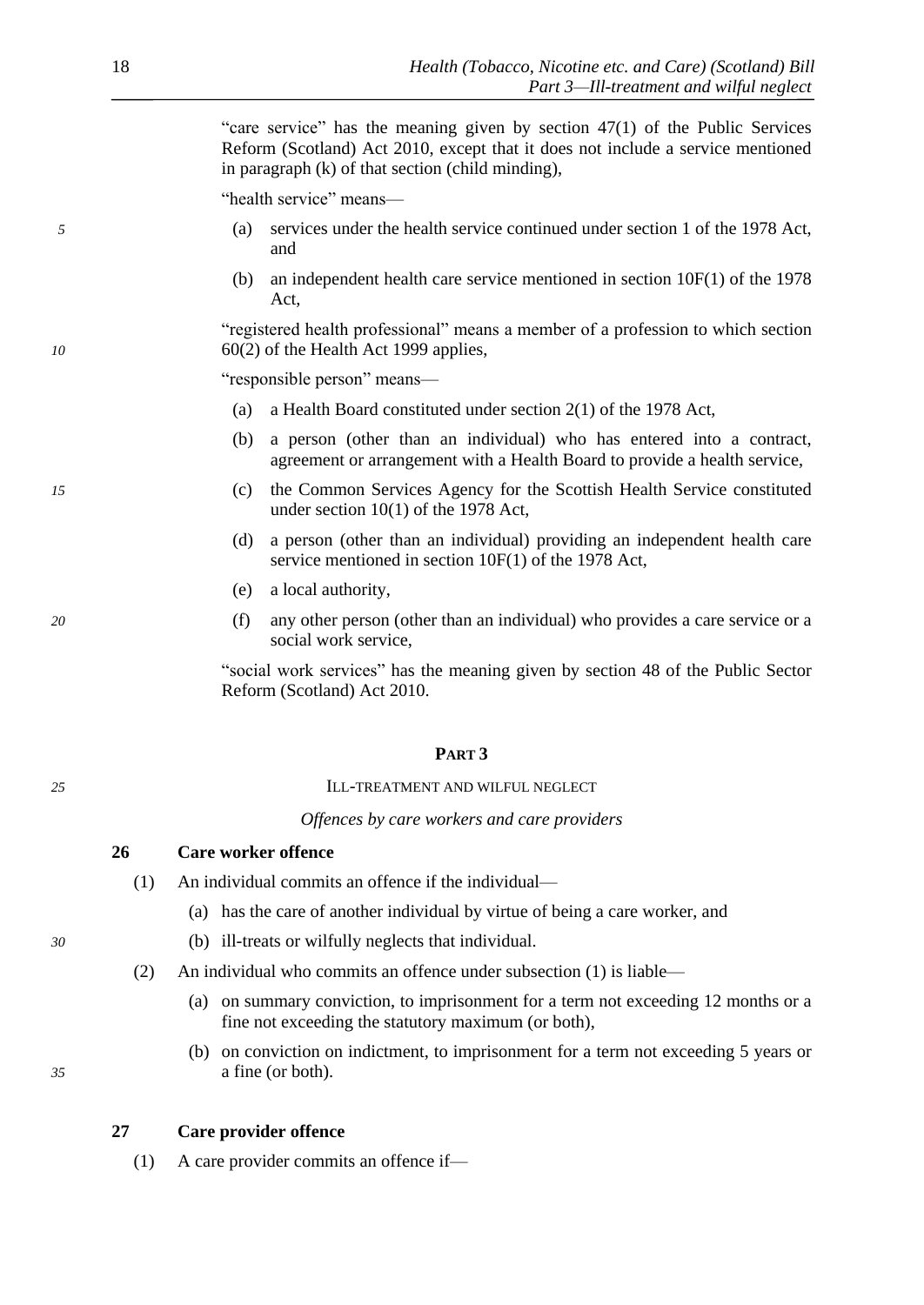- (a) an individual who has the care of another individual by virtue of being part of the care provider's arrangements ill-treats or wilfully neglects that individual,
- <span id="page-20-0"></span>(b) the care provider's activities are managed or organised in a way which amounts to a gross breach of a relevant duty of care owed by the care provider to the *5* individual who is ill-treated or neglected, and
	- (c) in the absence of the breach, the ill-treatment or wilful neglect would not have occurred or would have been less likely to occur.
	- (2) An individual is "part of a care provider's arrangements" where the individual—
		- (a) is not the care provider, but
- *10* (b) provides adult health care or adult social care as part of the adult health care or adult social care provided or arranged for by the care provider,

including where the individual is not the care provider but supervises or manages individuals providing adult health care or adult social care as described in paragraph [\(b\)](#page-20-0) or is a director or similar officer of an organisation which provides adult health care or *15* adult social care as described there.

- (3) In this section—
	- (a) a "relevant duty of care" means a duty owed in connection with providing, or arranging for the provision of, adult health care or adult social care,
- (b) a breach of a relevant duty of care is a "gross" breach if the conduct alleged to *20* amount to the breach falls far below what can reasonably be expected of the care provider in the circumstances.
	- (4) A care provider who commits an offence under subsection [\(1\)](#page-19-0) is liable—
		- (a) on summary conviction, to a fine not exceeding the statutory maximum,
		- (b) on conviction on indictment, to a fine.

#### *25* **28 Meaning of "care worker" and "care provider" etc.**

- (1) In this Part, "care worker" means—
	- (a) an employee who provides adult health care or adult social care,
	- (b) a volunteer who provides adult health care or adult social care,
- (c) an individual who supervises or manages employees or volunteers providing adult *30* health care or adult social care,
	- (d) a director or similar officer of an organisation whose employees or volunteers provide adult health care or adult social care.
	- (2) For the purposes of subsection [\(1\)—](#page-20-0)
- (a) "employee" means an individual in paid employment, whether under a contract of *35* service or apprenticeship or under a contract for services,
	- (b) "volunteer" means a volunteer for a body, other than a public or local authority, the activities of which are not carried on for profit.
	- (3) In this Part, "care provider" means—
- (a) a body corporate, a partnership or an unincorporated association which provides *40* or arranges for the provision of—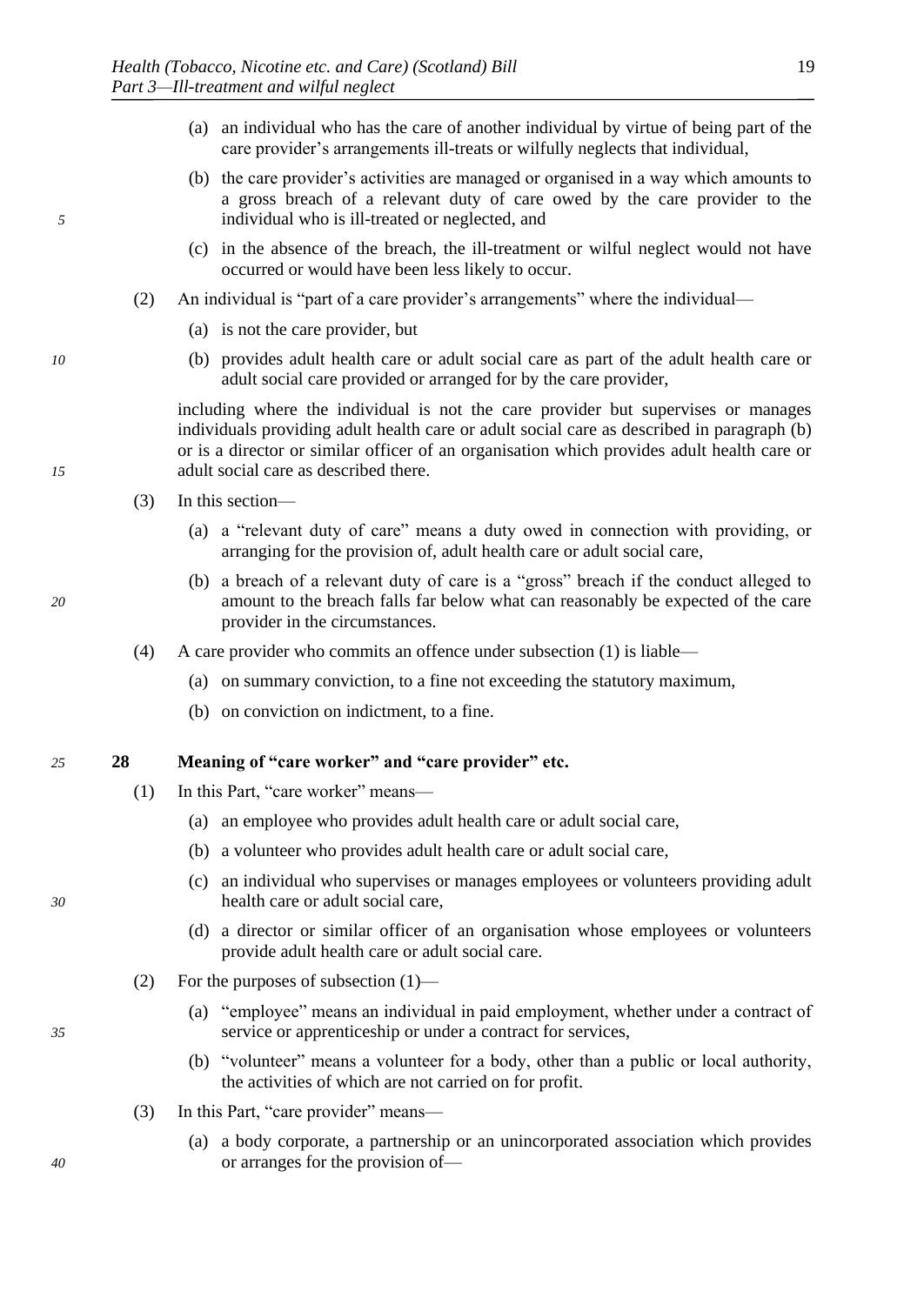- (i) adult health care, or
- (ii) adult social care, or
- (b) an individual who provides that care and employs, or has otherwise made arrangements with, other persons to assist with the provision of that care.
- <span id="page-21-0"></span>*5* (4) In this section—
	- (a) references to a person providing adult health care or adult social care do not include a person whose provision of that care is merely incidental to the carrying out of other activities by the person, and
- (b) references to a person arranging for the provision of that care do not include a *10* person who makes arrangements under which the provision of care is merely incidental to the carrying out of other activities.
	- (5) In this Part—

"adult health care" means a service for or in connection with the prevention, diagnosis or treatment of illness provided to an individual aged 18 or over—

- *15* (a) under the health service continued under section 1 of the National Health Service (Scotland) Act 1978, or
	- (b) by persons providing an independent health care service mentioned in section  $10F(1)$  of that Act,

"adult social care" means a service—

- *20* (a) in section 47(1)(a), (b), (d) or (m) of the Public Services Reform (Scotland) Act 2010 to the extent that the service is provided to an individual aged 18 or over, or
	- (b) in section  $47(1)(g)$  or (j) of that Act to the extent that the service is provided to an individual aged 16 or over.

# *25 Remedial orders and publicity orders*

# **29 Power to order offence to be remedied or publicised**

- (1) This section applies where a care provider is convicted by a court of an offence under section [27\(1\).](#page-19-0)
- (2) The court may, instead of or in addition to dealing with the care provider in any other *30* way, make either or both of the following orders—
	- (a) a remedial order,
	- (b) a publicity order.
	- (3) A "remedial order" is an order requiring the care provider to take specified steps to remedy one or more of the following—
- *35* (a) the breach mentioned in section [27\(1\)](#page-19-0)[\(b\)](#page-20-0) (the "relevant breach"),
	- (b) any matter that appears to the court to have resulted from the relevant breach and to be connected with the ill-treatment or neglect,
	- (c) any deficiency in the care provider's policies, systems or practices of which the relevant breach appears to the court to be an indication.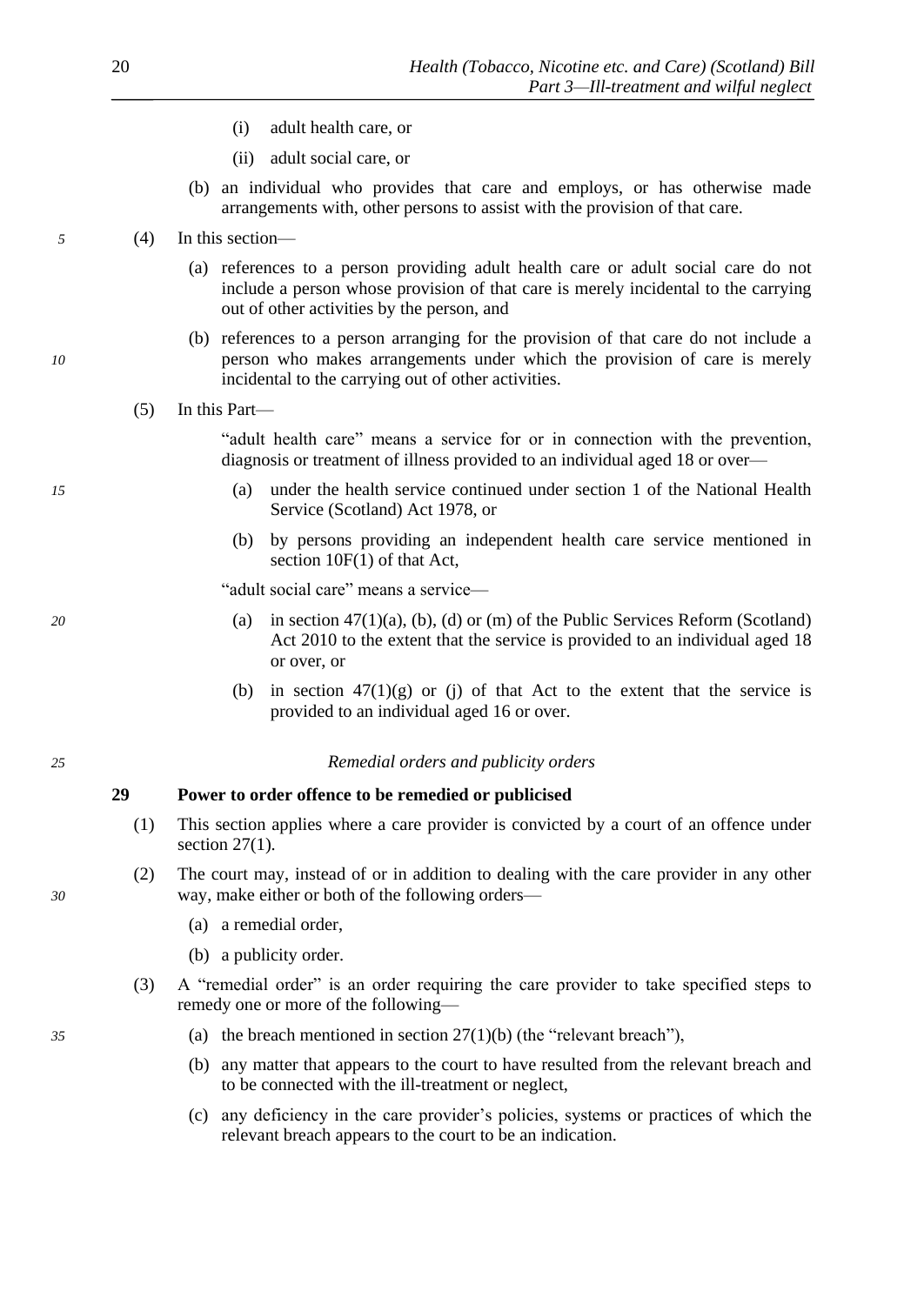- <span id="page-22-0"></span>(4) A "publicity order" is an order requiring the care provider to publicise in a specified manner—
	- (a) the fact that the care provider has been convicted of the offence,
	- (b) specified particulars of the offence,
- *5* (c) the amount of any fine imposed,
	- (d) the terms of any remedial order made.
	- (5) An order made under subsection [\(2\)](#page-21-0) is to be taken to be a sentence for the purposes of an appeal.
	- (6) The court may make an order under subsection [\(2\)—](#page-21-0)
- *10* (a) at its own instance, or
	- (b) on the motion of the prosecutor.
	- (7) An order made under subsection [\(2\)](#page-21-0) must specify a period (the "compliance period") within which the requirements specified in the order must be complied with.
- (8) On an application by the care provider in respect of whom the order under subsection *15* [\(2\)](#page-21-0) was made, the court may—
	- (a) extend the compliance period,
	- (b) vary the steps specified in a remedial order.
	- (9) An application under subsection [\(8\)](#page-22-0) must be made before the end of the compliance period.
- *20* (10) A care provider who fails to comply with an order made under subsection [\(2\)](#page-21-0) commits an offence.
	- (11) A care provider who commits an offence under subsection [\(10\)](#page-22-0) is liable—
		- (a) on summary conviction, to a fine not exceeding the statutory maximum,
		- (b) on conviction on indictment, to a fine.

### *25* **30 Remedial and publicity orders: prosecutor's right of appeal**

- (1) The Criminal Procedure (Scotland) Act 1995 is amended in accordance with this section.
- (2) In section 108 (Lord Advocate's right of appeal against disposal)—
	- (a) in subsection (1), after paragraph (cc) insert—
- *30* "(cd) a decision under section [29\(2\)](#page-21-0) of the Health (Tobacco, Nicotine etc. and Care) (Scotland) Act 2016 not to make a remedial order,
	- (ce) a decision under section [29\(2\)](#page-21-0) of that Act not to make a publicity order,",
	- (b) in subsection  $(2)(b)(ii)$ , for the words "or (cc)" substitute ", (cc), (cd) or (ce)".
	- (3) In section 175 (right of appeal from summary proceedings)—
- *35* (a) in subsection (4), after paragraph (cc) insert—
	- "(cd) a decision under section [29\(2\)](#page-21-0) of the Health (Tobacco, Nicotine etc. and Care) (Scotland) Act 2016 not to make a remedial order,
	- (ce) a decision under section [29\(2\)](#page-21-0) of that Act not to make a publicity order,",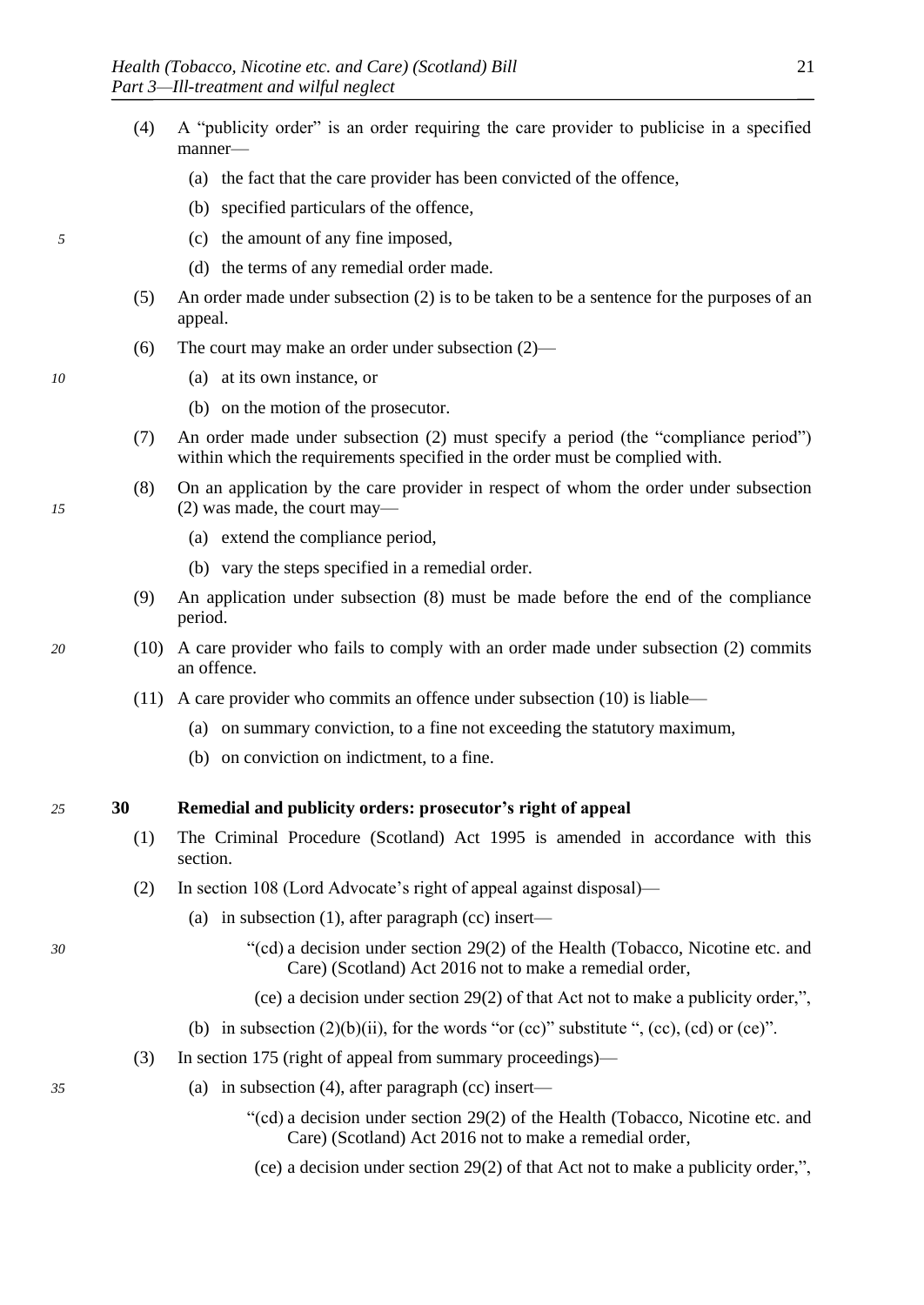<span id="page-23-0"></span>(b) in subsection  $(4A)(b)(ii)$ , for "or (cc)" substitute ", (cc), (cd) or (ce)".

*Ill-treatment and wilful neglect of mentally disordered person*

# **31 Penalty for ill-treatment and wilful neglect of mentally disordered person**

In section 315 of the Mental Health (Care and Treatment) (Scotland) Act 2003 (ill-*5* treatment and wilful neglect of mentally disordered person)—

- (a) in subsection  $(3)(b)$ , for "2" substitute "5",
- (b) for subsection (4), substitute—
- "(4) In subsection 1(c), "provides care services" means anything done—
	- (a) by a care service,
- *10* (b) by an employee of a care service, or
	- (c) in the course of a service provided or supplied by a care service,

whether by virtue of a contract of employment or any other contract or in circumstances as may be prescribed by regulations.",

- (c) after subsection (4), insert—
- *15* "(5) For the purposes of subsection (4), "care service" means a service mentioned in section  $47(1)(a)$ , (b), (d), (f), (g), (j) or (m) of the Public Services Reform (Scotland) Act 2010.".

## **PART 4**

#### FINAL PROVISIONS

# *20* **32 Regulations**

- (1) Any power of the Scottish Ministers to make regulations under this Act includes power to make—
	- (a) different provision for different purposes,
- (b) incidental, supplementary, consequential, transitional, transitory or saving *25* provision.
	- (2) Regulations—
		- (a) under section  $17(1)$ ,
		- (b) under section [18\(1\),](#page-11-0)
		- (c) under section  $19(1)$ ,
- *30* (d) under section [21\(5\),](#page-15-0)
	- (e) under section [33\(1\)](#page-24-0) which contain provisions that add to, replace or omit any part of the text of an Act,

are subject to the affirmative procedure.

- (3) All other regulations under this Act are subject to the negative procedure.
- *35* (4) This section does not apply to regulations under section [34.](#page-24-0)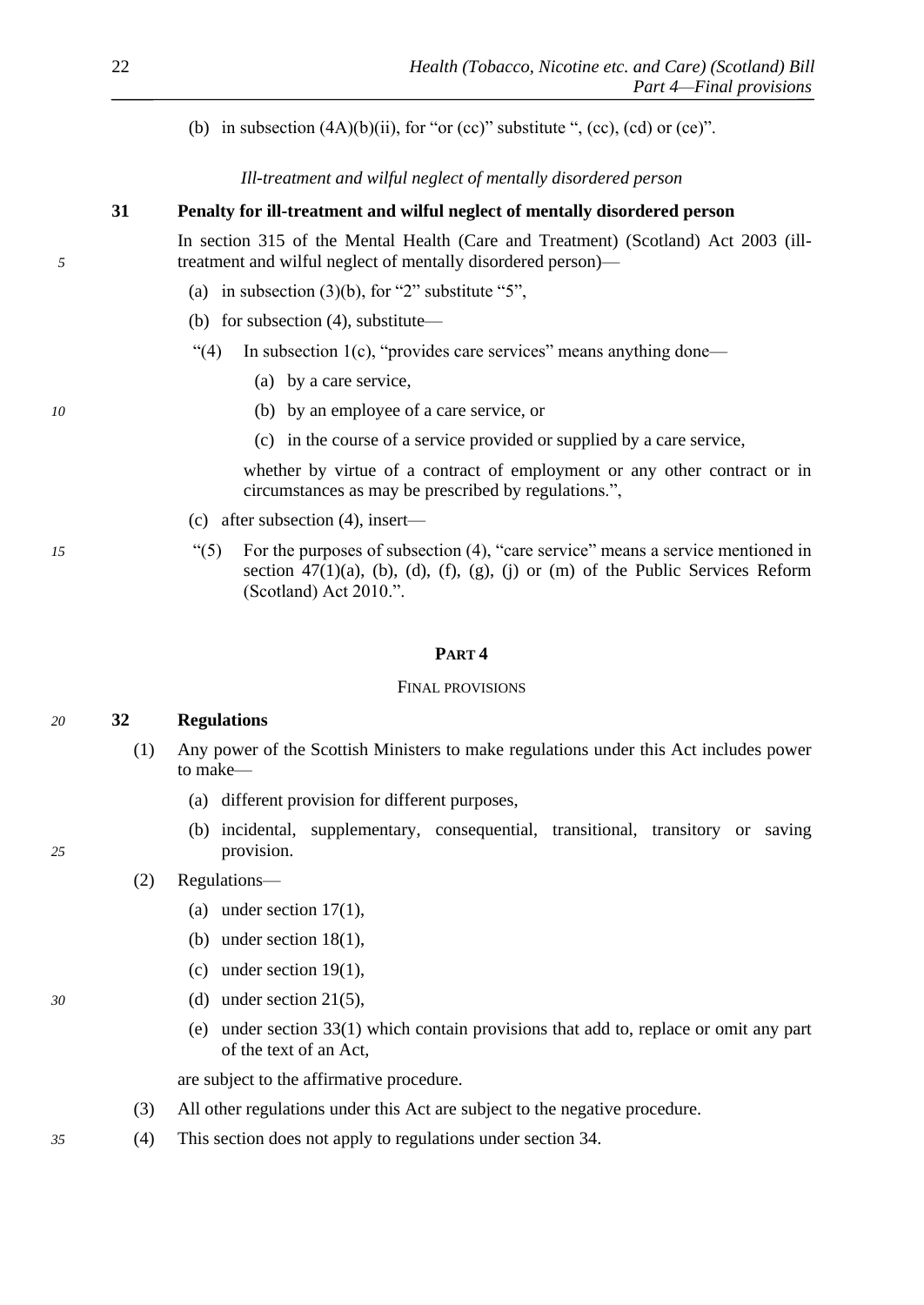# **33 Ancillary provision**

- <span id="page-24-0"></span>(1) The Scottish Ministers may by regulations make such incidental, supplementary, consequential, transitional, transitory or saving provision as they consider necessary or expedient for the purposes of, or in connection with, any provision made by or under *5* this Act.
	- (2) Regulations under subsection [\(1\)](#page-24-0) may modify any enactment (including this Act).

# **34 Commencement**

- (1) This section and sections [32,](#page-23-0) [33](#page-24-0) and section [35](#page-24-0) come into force on the day after Royal Assent.
- *10* (2) The other provisions of this Act come into force on such day as the Scottish Ministers may by regulations appoint.
	- (3) Different days may be appointed for different purposes.
	- (4) Regulations under subsection [\(2\)](#page-24-0) may contain transitional, transitory or saving provision.

#### *15* **35 Short title**

The short title of this Act is the Health (Tobacco, Nicotine etc. and Care) (Scotland) Act 2016.